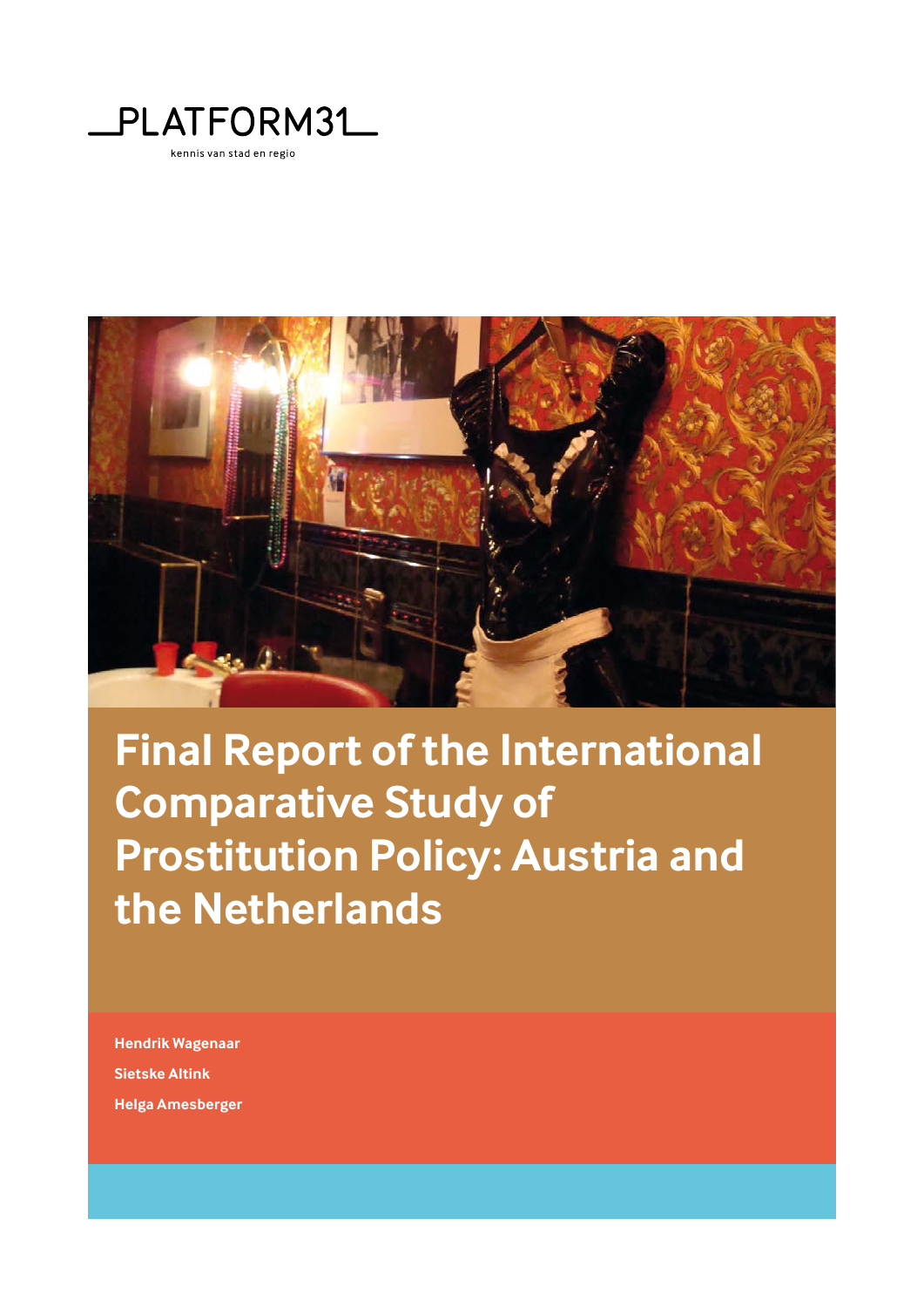Authors:

Hendrik Wagenaar, Leiden University, Campus Den Haag and University of Sheffield Sietske Altink, Leiden University, Campus Den Haag Helga Amesberger, Universität Wien

Publisher: Platform31 Postbox 30833 2500 GV Den Haag

Den Haag, July 2013

Cover photo: Metje Blaak

 $@$  All rights reserved Platform31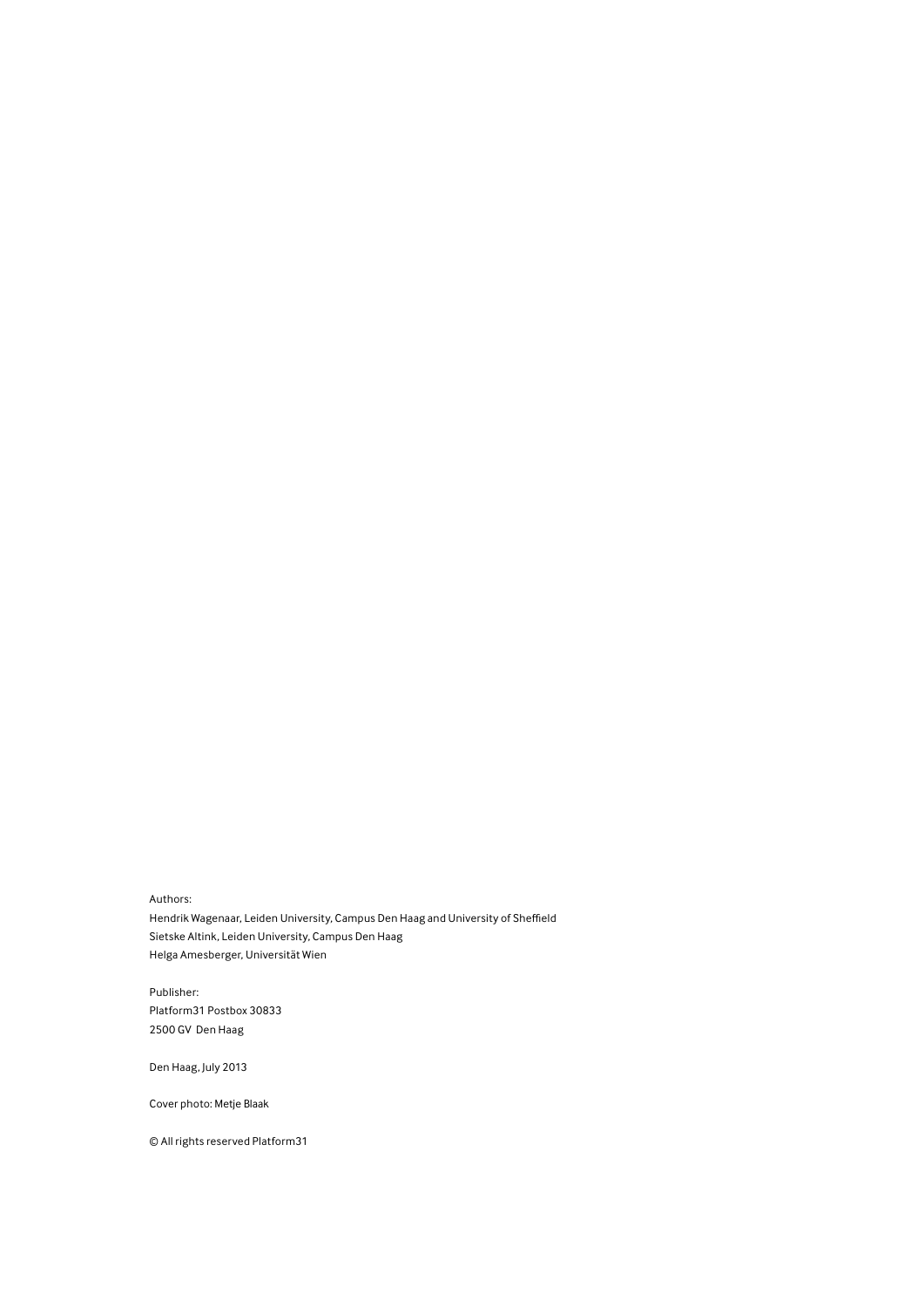# **Appendix 3: The Swedish Sex Purchase Act: Claimed Success** and Documented Effects<sup>125</sup>

By Susanne Dodillet<sup>126</sup> and Petra Östergren<sup>127</sup>

# Introduction

Sweden's criminalization of the purchase of sexual services in 1999 is said to be a unique measure: to only punish those who buy sexual services, not those who sell them. However this alleged uniqueness is questionable, and for several reasons. There are a number of other laws and regulations against prostitution, which effectively make Swedish prostitution policy similar to those countries in the world that attempt to reduce or eradicate prostitution with legislative means. Another reason the claim to uniqueness is doubtful is that one must examine more than the wording of a law or policy model ("it is only those who buy sex who are being punished") when analyzing it – one has to consider the actual consequences. For instance, a law against the purchase of the services offered in massage therapy, psychotherapy or sexual health counseling would obviously not only punish the buyers, but also carry negative consequences for those who offer the services. Therefore, to only focus on one of several prostitution laws, ignore its consequences and call this a "unique" policy model is not in concordance with a comprehensive view of prostitution policy.

But there are some aspects of the Sex Purchase Act that can be said to be unique. One such aspect is the way it has been justified by policymakers.

The Sex Purchase Act was introduced by feminist policymakers who argued that prostitution is a form of male violence against women, that it is physically and psychologically damaging to sell sex and that there are no women who sell sex voluntarily. Furthermore, it was claimed that if one wants to achieve a gender-equal society, then prostitution must cease to exist - not only for the above-mentioned reasons, but also because all women in society are harmed as long as men think they can "buy women's bodies".<sup>128</sup> If the ban would have adverse effects for individual women who sell sex, or if it violates their right to self-determination would not matter. The gender-equal symbolic value of the Sex Purchase Act is more important.<sup>129</sup> This radical feminist-inspired view of prostitution has existed in the West since the 1970s, but has not been applied at state level before. In Sweden, it was first embraced by the Social Democratic government in 1998, and later by the Liberal Alliance Government in 2006.

<sup>125</sup> The research for this report has been part of the International Comparative Study of Prostitution Policy in The Netherlands, Austria and Sweden (principal researcher: Hendrik Wagenaar) funded by the Nicis Institute the cities of Rotterdam The Hague Utrecht and Vienna, and Leiden University. The conclusions and opinions that are expressed in this report do not necessarily represent those of the principal researchers in the larger project or its funding partners. The authors of this Appendix wish to thank Ola Florin, Hendrik Wagenaar and Ronald Weitzer for valuable comments, and extend a special thank to Michael Goodyear for his extensive comments on the text, legal translations from Swedish to English, editing and review of sources. Any remaining mistakes are the sole responsibility of the authors.

<sup>126</sup> University of Göteborg.

<sup>127</sup> University of Malmö.

<sup>128</sup> Östergren 2006. & Dodillet 2009. & Proposition 1997/98:55, p 20 ff & p 104.

<sup>129</sup> Östergren 2006, p 64. & Altstadt 2006.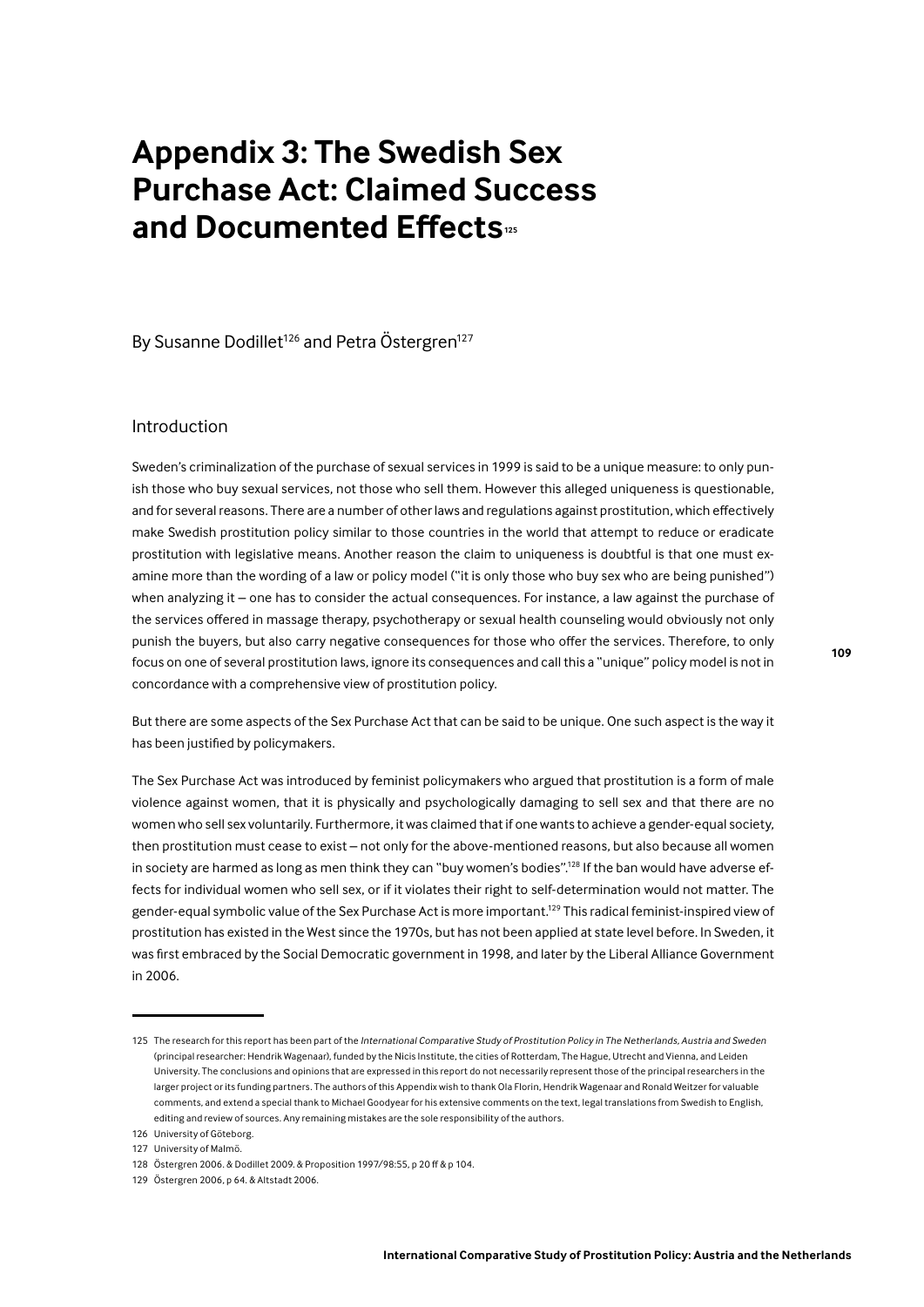Another unique aspect of the Sex Purchase Act is how persistently the ban, or the "Swedish model", has been marketed. One of the stated aims from the very outset was to export it to other countries.<sup>130</sup> Both governments, authorities, political actors and Non Governmental Organizations (NGOs) have devoted time and money to market it internationally. Pamphlets, websites, articles, books and movies have been produced and lobby activities have been conducted towards the European Union (EU) and the rest of the world with the help of this material and via workshops, seminars and debates.<sup>131</sup> Countries considering changes in their prostitution laws, have subsequently turned to Sweden for inspiration.

At the core of the marketing campaign has been the stated success of the Sex Purchase Act. It is said to have reduced prostitution and trafficking for sexual purposes, to have had a deterrent effect on clients, and to have changed societal attitudes towards prostitution - all this without having any negative consequences. Most recently these claims were stated in the 2010 official evaluation of the Sex Purchase Act, and repeated by Minister of Justice Beatrice Ask in an article for CNN.<sup>132</sup> The problem with these claims is that if they are carefully investigated they do not appear to be supported by the available facts or research. As soon as the official evaluation was published, it was also criticized from several directions.<sup>133</sup> In the consultation process following the publication of the evaluation, the critique was especially harsh from those referral bodies who conduct prostitution research, and those working with health and discrimination issues (when law amendments are proposed in an official inquiry the report is circulated for consultation before it undergoes further preparation).<sup>134</sup> The criticism has primarily been focused on the evaluation's lack of scientific rigor: it did not have an objective starting point, since the terms of reference given were that the purchase of sex must continue to be illegal; there was not a satisfying definition of prostitution; it did not take into account ideology, method, sources and possible confounding factors; there were inconsistencies, contradictions, haphazard referencing, irrelevant or flawed comparisons and conclusions were made without factual backup and were at times of a speculative character.<sup>135</sup>

In this report we will focus on the conflict between the stated success of the ban and the lack of data that can back up these claims. Because, when reviewing the research and reports available, it becomes clear that the Sex Purchase Act cannot be said to have decreased prostitution, trafficking for sexual purposes, or had a deterrent effect on clients to the extent claimed. Nor is it possible to claim that public attitudes towards prostitution have changed significantly in the desired radical feminist direction or that there has been a similar increased support of the ban. We have also found reports of serious adverse effects of the Sex Purchase Act - especially concerning the health and well-being of sex workers - in spite of the fact that the lawmakers stressed that the ban was not to have a detrimental effect on people in prostitution.<sup>136</sup>

<sup>130</sup> Proposition 1997/98:55 p.105

<sup>131</sup> The Swedish Institute was given extra funds in the National Action Plan to market the "Swedish view" on prostitution and trafficking. See BRÅ 2010, p 59 for a summary of these activities. & Svenska Institutet 2011.

<sup>132</sup> SOU 2010:49, & Ask 2010.

<sup>133</sup> Agustín 2010; Agustín & Persson 2010a & 2010b; Dodillet 2010; Berg & Lindberg 2010; Pion & RoseAlliance & Sexarbejdernes InteresseOrganisation 2010; Hagwall & Laakso & Rehbinder & von Schantz & Wagenius 2010.

<sup>134</sup> Referral or consultation responses can come from government authorities, local authorities, police, the judicial system, universities, NGO's, stakeholders and the general public. See "How laws are made". The critical bodies were: Swedish Federation for Leshian, Gay, Bisexual and Transgender Rights (RFSL), Swedish Association for Sexuality Education (RFSU), The Discrimination Ombudsman, The Department of Social Work at University of Gothenburg, The Faculty of Health and Society at University of Malmö, The Faculty of Law at Lund University, The Faculty of Law at Uppsala University, The Department of Criminology at Stockholm University, The Department of Clinical and Experimental Medicine at Linköping University, The Department of Gender Studies at Södertörn University, National Board of Health and Welfare (Socialstyrelsen). Also the The Swedish Agency for Public Management (Statskontoret), the Government's survey support and the Swedish Armed Forces criticized the evaluation in the consultation process.

<sup>135</sup> Ibid.

<sup>136</sup> Proposition 1997/98:55.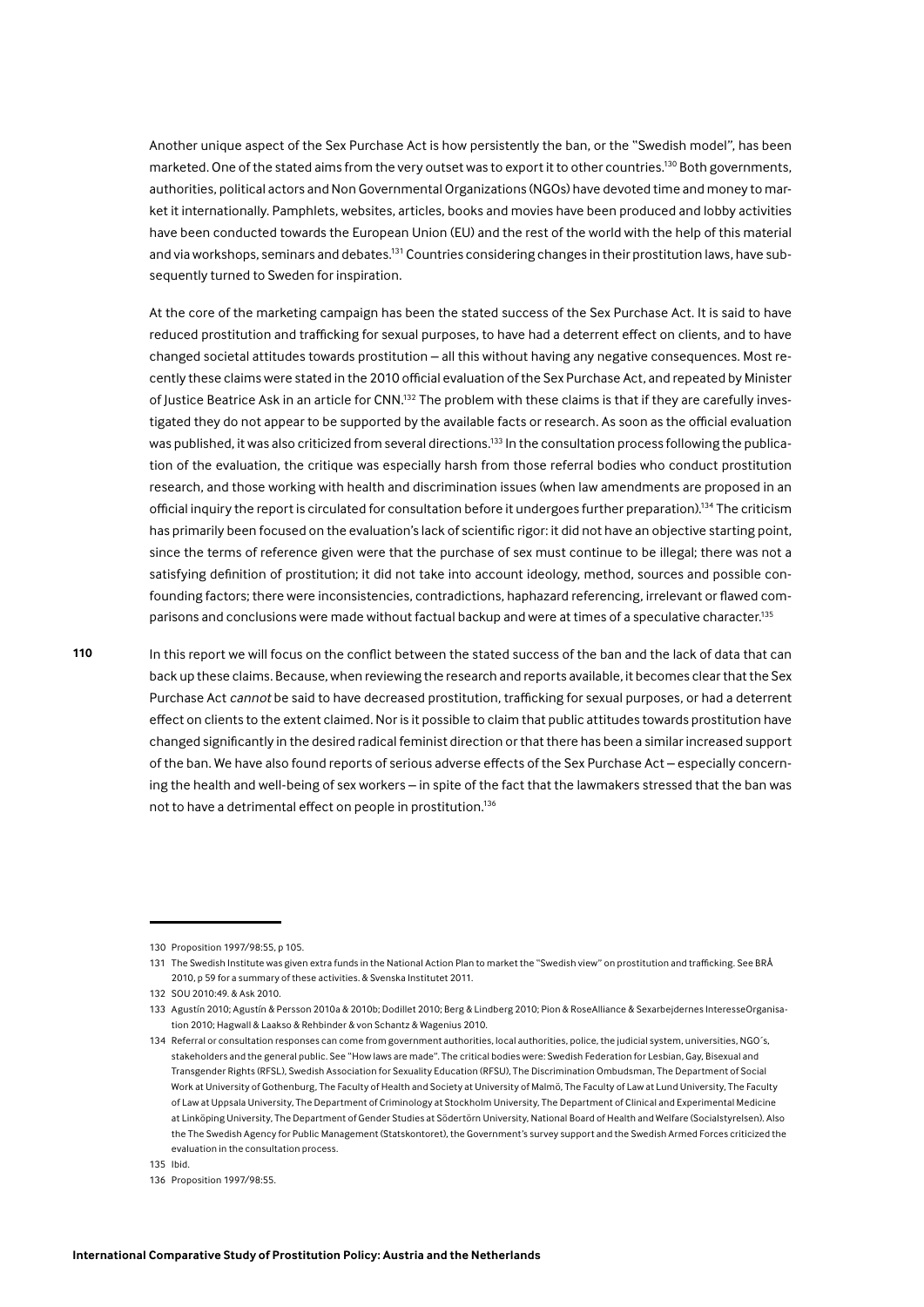The authors of this report have researched different aspects of the Swedish prostitution policy over several years. One of us has also conducted field work among people who sell sex in Sweden.<sup>137</sup> This particular report is based on research we have conducted in the context of a larger project conducted through the University of Leiden and the University of Sheffield. It is written with an international audience in mind, the reason being that there appears to be a large demand for knowledge regarding the actual effects of the "Swedish model" - knowledge that is based on Swedish research but not filtered through the official discourse. To our understanding, the research presented here has not previously been compiled and translated into English.

We will begin this report by providing an overview of the laws and regulations surrounding prostitution, move on to discuss the documented effects of the Sex Purchase Act and end with a brief conclusion.

# Background to the Swedish Sex Purchase Act

The Swedish Sex Purchase Act makes it unlawful to obtain, or attempt to obtain, casual sexual services for compensation. It entered into force in 1999 and when introduced the penalty for infraction was a fine or six months in prison. After a 2010 official evaluation the penalty was increased to twelve months in prison.

The reasons why the Act came into existence in Sweden can be understood on several levels and explained from different perspectives. The dominant understanding is that the Act is a natural consequence of many decades of work towards a gender equal society.<sup>138</sup> This understanding is often shared by feminists and scholars who also connect prostitution with male domination and violence.<sup>139</sup> It is believed that no woman can truly consent to selling sex, therefore there is no distinction between free and forced prostitution and prostitution cannot be considered work. Not only do men who buy sex oppress individual women, prostitution is believed to harm all women. Therefore, to allow prostitution is regarded as sending a signal that society finds it acceptable that men buy women's bodies. Scholars who employ a critical approach to the Act, and do not necessarily view prostitution as oppression and male violence, tend to view the Act as a consequence of specific cultural understandings of sexuality and gender. Here stereotypical notions of gender roles, traditional sexual morality, the existence of a whore stigma and the creation of new sexual deviancies, are important elements of understanding. They also place the emergence and adoption of the Act within other political traditions and changes, such as a Swedish communitarian tradition and the entering into the European Union.<sup>140</sup>

We would like to briefly discuss some of the more instrumental and historical factors that we believe were fundamental in bringing the Act into the Parliament in the first place, and for it to obtain support. These factors are: a Swedish tradition of anti-prostitution policy; modern anti-prostitution grassroots-movements; the emergence of a radical feminist discourse; a collaboration between party lines among female Members of Parliament and the inclusion of the Act within the omnibus Kvinnofrid ("Peace for Women") Bill. We will review them in order.

International Comparative Study of Prostitution Policy: Austria and the Netherlands

<sup>137</sup> Susanne Dodillet holds a PhD in Intellectual History and in her dissertation Är sex arbete? (Is sex work?) she compared Swedish and German prostitution policy 1970-2000. The material she analyzed was parliamentary documents and newspaper debates during four decades. See www. susannedodillet com

Petra Östergren is a PhD candidate in Social Anthropology. She is also a social commentator and writer. In one of her books, Porr, horor och feminister (Porn, Whores and Feminists) from 2006, she analyses the three decade long anti-porn and prostitution movement in Sweden, using a broad spectra of material – not only texts and discussions from parliamentary sources, but also following the grass roots activity that lead up to the current policy. She has also interviewed policymakers and many sex workers. The theme of her current dissertation is the Sex Purchase Act. See www.petraostergren.com.

<sup>138</sup> Erikson 2011: Svanström 2004 & 2006.

<sup>139</sup> Eduards 2007: Ekberg 2004: Olsson 2006: Waltman 2011.

<sup>140</sup> Dodillet 2009; Kulick 2003 & 2005; Östergren 2006; Scholar 2004; Gould 2001 & 2002.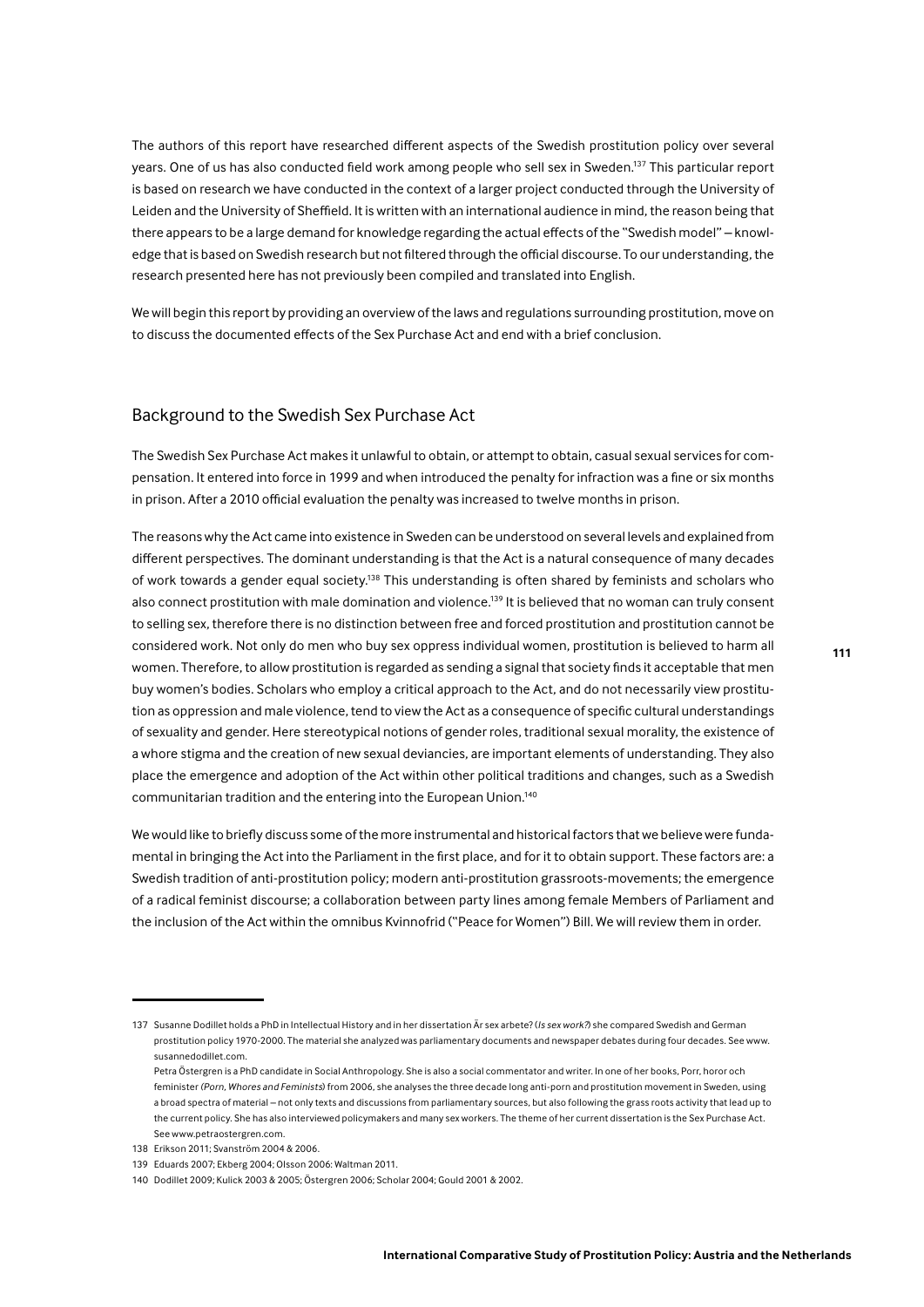#### A Swedish tradition of anti-prostitution policy

Sexual relations outside marriage were outlawed in a 1734 law and might be viewed as one of the first bans on prostitution. The 1734 law also contained provisions regarding prostitution, making running a brothel and fornification (skörlevnad) illegal. (SOU 1981:71 p 36 f). The system of regulation, where sex workers were subjected to report to the police, medical examinations and lock hospitals for venereal diseases, began in Stockholm in 1859. By 1891 the system was in use in twelve other Swedish towns.<sup>141</sup>

Although regulation was abolished in 1918, prostitution was still regarded as immoral, and sex workers continued to be controlled. Until 1964 this was through the vagrancy law (lösdrivarlagen) designed to prevent "asocial behavior". Those whose way of life threatened conventional morality faced coercion of various kinds, including forced labor.<sup>142</sup> In 1964 the vagrancy law was replaced by the law on antisocial behaviour aimed at controlling street prostitution. This law was not used after 1969, and was dropped completely in 1981. However, the repeal of the law did not mean that prostitution activity was decriminalized or considered acceptable.

At the end of the 1930's the law against procuring had been strengthened so that other third party activity became illegal, such as pimping. And throughout the century there were no public call for decriminalization of prostitution. When a Member of Parliament (MP) motioned in the early 1970's to have the state create safer work conditions for sex workers, he was met with ridicule in media and Parliament. His reasoning was regarded incomprehensible. Only four other Parliamentarians voted in favour of his motion.<sup>143</sup> Sex workers attempted to organize in the mid 1970's in order to change social attitudes and the legal system, but since their work was actively opposed by a budding anti-prostitution movement and lacked public support they soon disbanded.<sup>144</sup>

## Modern anti-prostitution grassroots-movements

The first modern anti-porn and -prostitution grass root movement emerged during the mid 1970's. It gathered some fifty different left wing and feminist organizations, but Christian groups also took part. This wave had two defining rhetorical features - it was clearly anti-capitalist, typical of its times, and it had a strong aim to safeguard "good" values in heterosexual relationships, i.e. intimacy, love and equality.<sup>145</sup> At the same time, on a municipal and state level two large prostitution projects took place, one state inquiry and one action research in the city of Malmö, both aimed at combating prostitution. Many of the leading figures of these projects shared the above-mentioned ambitions and also played a part in the activism.<sup>146</sup> Since grass root movements and Non Governmental Organizations (NGOs) have great influence on Swedish politics, this had a legal impact: a strengthening of the prostitution law against third party activity (like pandering and procuring) and a new law against sex clubs was introduced.<sup>147</sup>

The second movement against commercial sex began in the mid 1980's and was directed more against pornography. Some of the arguments aimed at safeguarding "good" heterosexual relationships continued, but the anti-capitalist rhetoric was largely replaced by a radical feminist critique. Commercial sex was viewed as a result of patriarchy, that is, not solely a product of capitalism and a class divided society. Apart from activists inspired by anglosaxon radical feminism, the prominent figures at this time came from an influential sexual health NGO, as well as female politicians from the Social Democrats, the Left and the Center party. The movement resulted

<sup>141</sup> Lundquist 1982: Svanström 2006a

<sup>142</sup> Söderblom 1992: Svanström 2006b

<sup>143</sup> Sjöholm 1972 & 1973; Dodillet 2009, p 52 f.

<sup>144</sup> Östergren 2006, p 161 f.

<sup>145</sup> Östergren 2006 p 39.

<sup>146</sup> Dodillet 2009 p 95f, Östergren 2006 p 164, 269f.

<sup>147</sup> Östergren 2006 p 39f.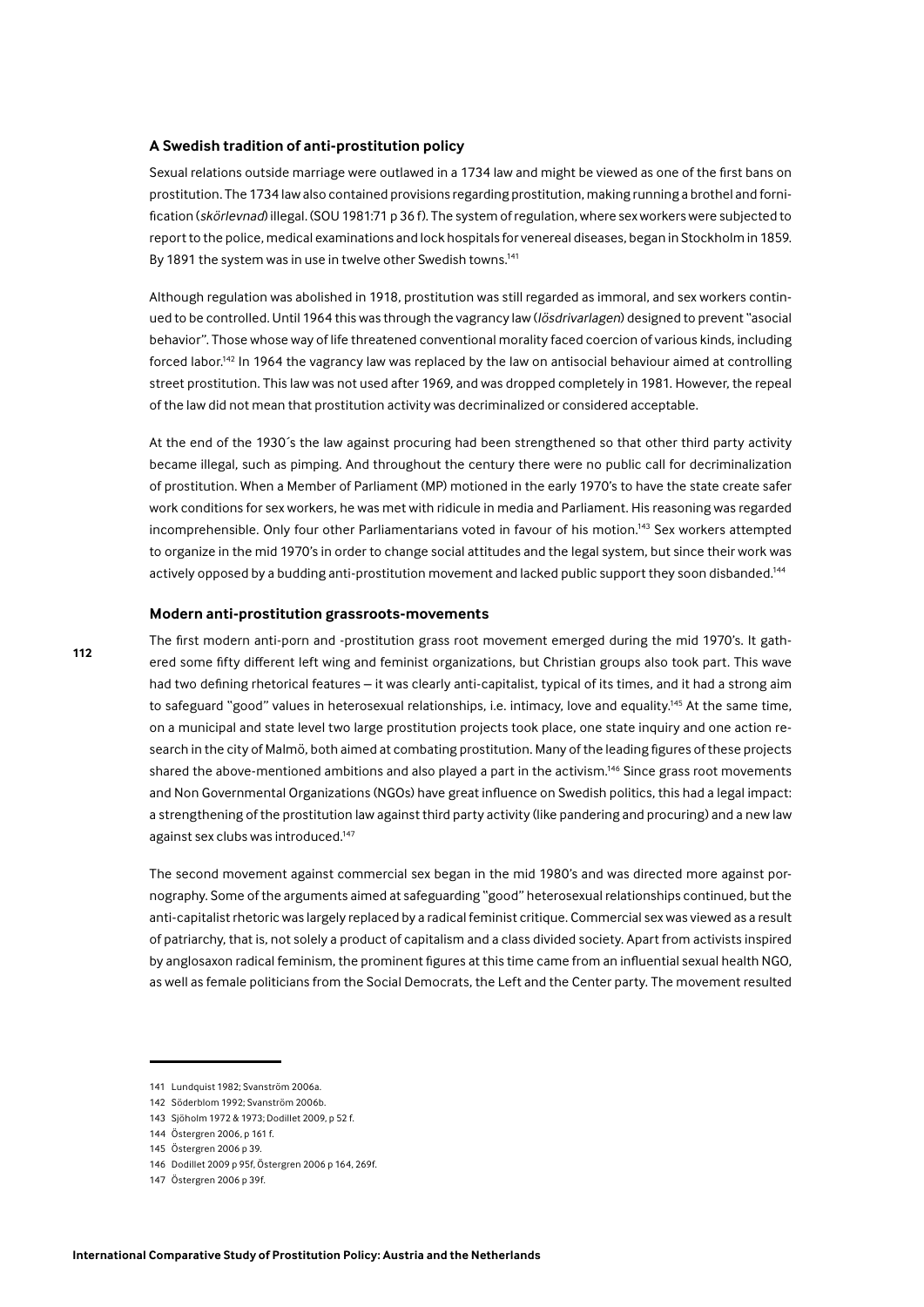in stronger censorship laws against "violent" pornography, but it was also instrumental in laying the ideological groundwork for future political work against prostitution - and for the Sex Purchase Act.<sup>148</sup>

#### The emergence of a broader radical feminist discourse

The 1990's did not see any similar grassroots movements. Instead the work against commercial sex moved "indoors" to NGOs and the Parliament. One of the most influential NGOs, and the largest feminist organization at the time, was the National Shelters Movement (ROKS). It had a well-defined radical feminist understanding of commercial sex, where prostitution was placed at par with male violence. The NGO, sponsored by state funds, acted as a lobby group, arranging well attended conferences with prominent Anglo-Saxon radical feminists as speakers, participated in media and wrote motions for MP's from all different parties.<sup>149</sup> At the same time, an overall feminist identity politics gained ground in the media, academia and politics. This was also reflected in the parliamentary work against prostitution. From the late 1980's until the time the Act was introduced in 1998 over forty motions were presented in Parliament, often crossing party lines, calling for a criminalization of clients. The trend was towards using radical feminist reasoning in its arguments, setting class and social welfare rhetoric aside.

### Cross party collaboration and the Kvinnofrid bill

The issue of prostitution has predominantly been raised by women, as has the call to criminalize men who buy sex.<sup>150</sup> It was the Women's Associations within the Center Party and the Liberal Party that first suggested to make the purchase, but not the sale, of sex illegal. This demand was raised during the remit (remissförfarande) related to the 1977 Inquiry into prostitution In 1985 the Women's Associations of the Social Democrats and the Left followed suit.<sup>151</sup> Ten years later, when the next Inquiry into Prostitution<sup>152</sup> proposed to have both sex workers and clients criminalized, forceful critique from the Women's Associations was voiced. The following year (1996) all Women's Assocations except the Moderates, jointly signed a parliamentary motion to criminalize sex buyers.<sup>153</sup> It is suggested that the collaboration was made possible since the criminalization was formulated as a women's issue, and since the politicians could make use of an already established network of collaboration between female MPs.<sup>154</sup>

As mentioned, the 1995 Investigation into Prostitution which proposed that both parties engaging in prostitution to be criminalized, was thoroughly criticized. The Social Democratic Government held off and did not make a separate law proposal, instead the issue of prostitution was included in the omnibus "Kvinnofrid" Bill (Peace for Women). This was a bill that in most part dealt with domestic violence, rape, sexual harassment and female genital mutilation. The theoretical arguments in the Kvinnofrid bill, connecting prostitution with men's violence against women is not always consequent upon and do not necessarily mimic a radical feminist analysis.<sup>155</sup> Neyertheless, we suggest that the inclusion of the Sex Purchase Act within the Kvinnofrid bill should be regarded as an important strategy of the lawmakers to create an intuitive association between prostitution and male violence, and hence pave the way for a criminalization.

149 Dodillet 2009, p.390 f. Östergren 2006 p.40.

<sup>148</sup> Östergren 2006 p 39f.

<sup>150</sup> Gould 2001, Scoular 2004

<sup>151</sup> Erikson 2011, p 138.

<sup>152</sup> SOU 1995:15.

<sup>153</sup> Segelström et al 1996.

<sup>154</sup> Erikson 2011. p 150, Scoular 2004.

<sup>155</sup> Kvinnofrid 1997/98:55.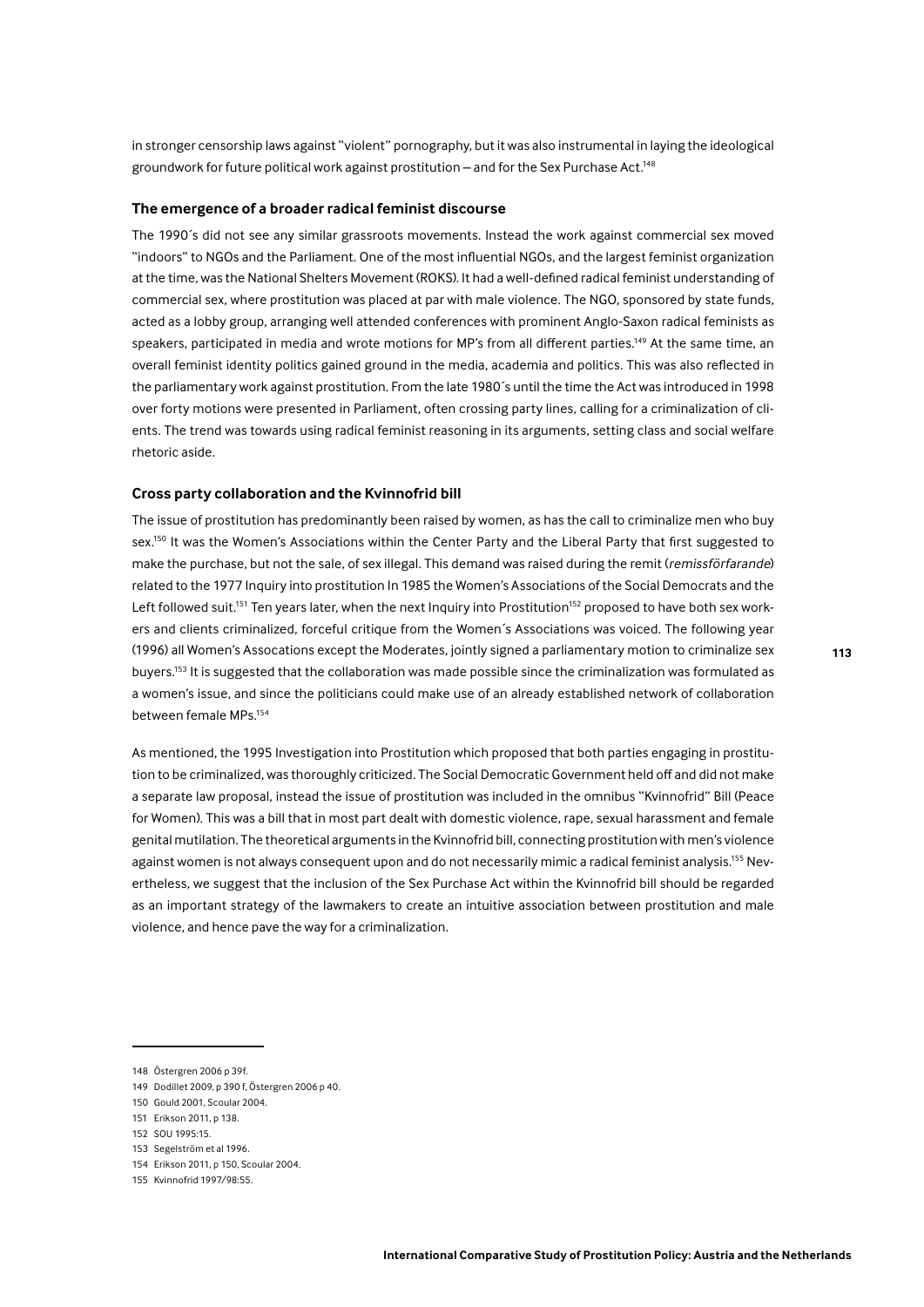#### The vote

During the consultation process for the round for the Kvinnofrid bill, most authorities, such as the The National Board of Health and Welfare, the National Police and the Attorney General opposed the proposal to introduce a sex-purchase law. But due to complex lobby work performed by the Women's Associations within their parties, the Social Democrats, the Left, the Green and the Center party were at this stage all in favor of the Act. This meant that regardless of respondents' criticism or the opposition parties, the bill would pass in parliament. Together the proponents of the Act had a parliamentary majority.

The bill passed on June 4, 1998 by 181 to 92 in a 349-member chamber. 13 MPs abstained and 63 were absent. As expected, the parties that voted in favor of the Act were the Social Democrats, the Left, the Green and the Center party. The Christian Democrats felt that both buyers and sellers should be criminalized and therefore abstained. The Moderates and a majority of the Liberal Party were against any kind of criminalization and therefore voted against the Sex Purchase Act.

# Swedish prostitution policy

The "Swedish model" consists of several laws and regulations. The three main laws that criminalize or prevent prostitution involving adults are those addressing pandering, the forfeiture of rental apartments and rooms used for prostitution, and the purchase of sex.

The Pandering law prohibiting pimping or procuring (2005:90) provides for a fine and up to four years imprisonment, or eight years if the crime is serious. Pandering is when a person promotes or improperly financially exploits a person's engagement in casual sexual relations in return for payment. Serious crime is defined as large-scale activity, involving significant financial gain or involving ruthless exploitation of another person.<sup>156</sup>

To prevent the use of apartments and rooms for prostitution and pandering there are several provisions for criminal sanctions and confiscation. These include the Penal Code Chapter 6 § 12.2, the Land Code (1970:994) Chapter 12. § 42.1.9 and the Condominium Act (1991:614) Chapter 7. § 18.8 (2003:31). These provisions also mean that a landlord or tenant is required to terminate the tenancy if premises are used for prostitution and tenant-owners are required to move out of an apartment used for prostitution.

The overall implications of these laws is that no one can operate a brothel, rent an apartment, room or hotel room, assist with finding clients, act as a security guard or allow advertising for sex workers. This in turn implies that sex workers can not work together, recommend customers to each other, advertise, work from property they rent or own or even cohabit with a partner (since that partner is likely to share part of any income derived from sex work). In addition, the law against pandering makes it difficult for the authorities to utilise harm reduction strategies. For instance distribution of condoms, although perfectly legal under the Social Services and Communicable Diseases Acts respectively, might be perceived by non-legal experts as encouraging prostitution.

The best known law, the Sex Purchase law (2005:90), entered into force in 1999 and makes it unlawful to obtain, or attempt to obtain, casual sexual services for compensation.<sup>157</sup> "Compensation" does not necessarily need to be monetary, but might include alcohol, drugs, meals or gifts that have been agreed upon on in advance. It is also illegal to have sex with a person who receives any consideration from a third party. The penalty for infrac-

<sup>156</sup> Penal Code: Chapter 12 § 12.

<sup>157</sup> Penal Code: Chapter 11.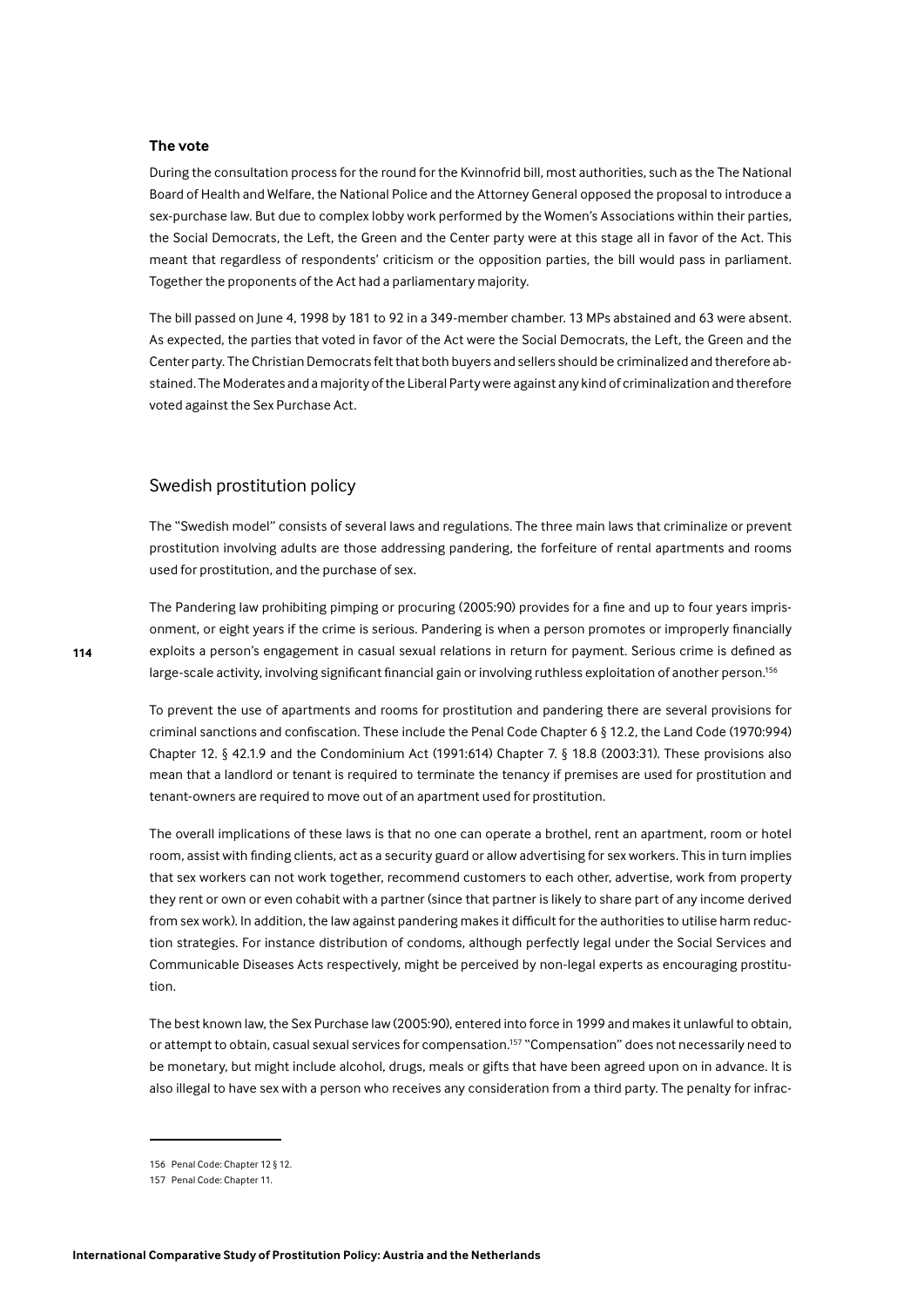tion is a fine or one year in prison. In this context, it is important to point out that Sweden did not decriminalize the sale of sexual services in 1999, as sometimes claimed in the international media. Neither the sale nor purchase of sexual services per se was a criminal offence prior to the passing of this Act, although repressive legislation against vagrancy and STIs were used against persons who sold sex during a large part of the 20<sup>th</sup> century.

The Trafficking law 2002 (2002: 436)<sup>158</sup> provides that any person, who by means of coercion or other improper means takes part in the cross-border process of recruitment, transportation, transfer, harboring or reception of a person for the purpose of sexual exploitation, may be sentenced to between two to ten years of imprisonment (§ 1a). If the victim is under the age of 18, evidence of coercion or other improper means is not required to obtain a conviction (§ 1a). In 2004 the wording of the Act was amended (2004:406) to make it more closely resemble the Palermo protocol. The legislation was also expanded to include trafficking for forced labor and removal of organs, as well as trafficking within a country. According to this wording a trafficker must be shown to have control over the victim in order to obtain conviction. In 2010 the wording was amended a second time (2010:371), because the 2004 version was deemed to "impede it from being implemented in an effective way."159 Very few people had been convicted because it was difficult for prosecutors to prove that the trafficker controlled the victim. Consequently this requirement was removed.

There are two laws governing prostitution and young people. Under the Seduction of Youth law (1984:399)<sup>160</sup> it is unlawful to promise or give consideration for casual sexual intercourse with someone under the age of eighteen. The penalty is imprisonment not exceeding two years. An attempt to perform such an act is also punishable, and consent is irrelevant. Sexual conduct with a child under 15 is prohibited under § 10.

The Care of Young Persons Act (LVU; 1990:52) gives society the right to force the placement of a young person into care if they put their health or development at risk by substance use, criminal activity or "socially destructive behavior" (§ 3). This means a youth behaving in a way that deviates from society's basic norms, such as involvement in prostitution or working in a sex club. In normal cases this law applies only to those under eighteen, but "socially destructive behavior" may apply to persons under 21 years.

The Aliens Act (2005:716) contains provisions which, inter alia, relate to the right of aliens to enter, reside and work in Sweden. Foreigners who have residence permits may be refused entry if it can be assumed that the person will commit a crime or that he or she will not support themselves "by honest means" during their stay (Chapter 8 § 2.2). This includes engaging in prostitution.

The ban on public pornographic performances in the Public Order Act (1993:1617); Chapter 2 § 14 makes it illegal to show "real" sex on stage (as long as they are not artistic performances in a theater). Striptease shows are allowed in sex clubs, but touching is not allowed between dancers and customers, and alcohol may not be served in the room. The ban was introduced with the aim to combat prostitution and was mainly directed against the so-called sex club activity.

Besides these laws there are also rules and practices for tax purposes that affect the ability of people to support themselves in prostitution. All income is taxable, even prostitution earnings, but the tax office does not accept "prostitution" or "sex work" as a business if a person wishes to register a company (and because of the Pandering law they cannot be employees). This has the consequence that the person selling sex either needs to register a company as a different form of business or sell sexual favors illegally on the black market, in the informal economy. Those who choose the former could pay taxes and receive social insurance benefits but it becomes difficult for sex workers to deduct their business expenses. Sex workers who instead choose to sell sex on the

<sup>158</sup> Penal Code, Chapter 4 § 1, 1a, 2, 4, 10.

<sup>159</sup> SOU 2008:41, p 22.

<sup>160</sup> Penal Code, Chapter 6 § 9.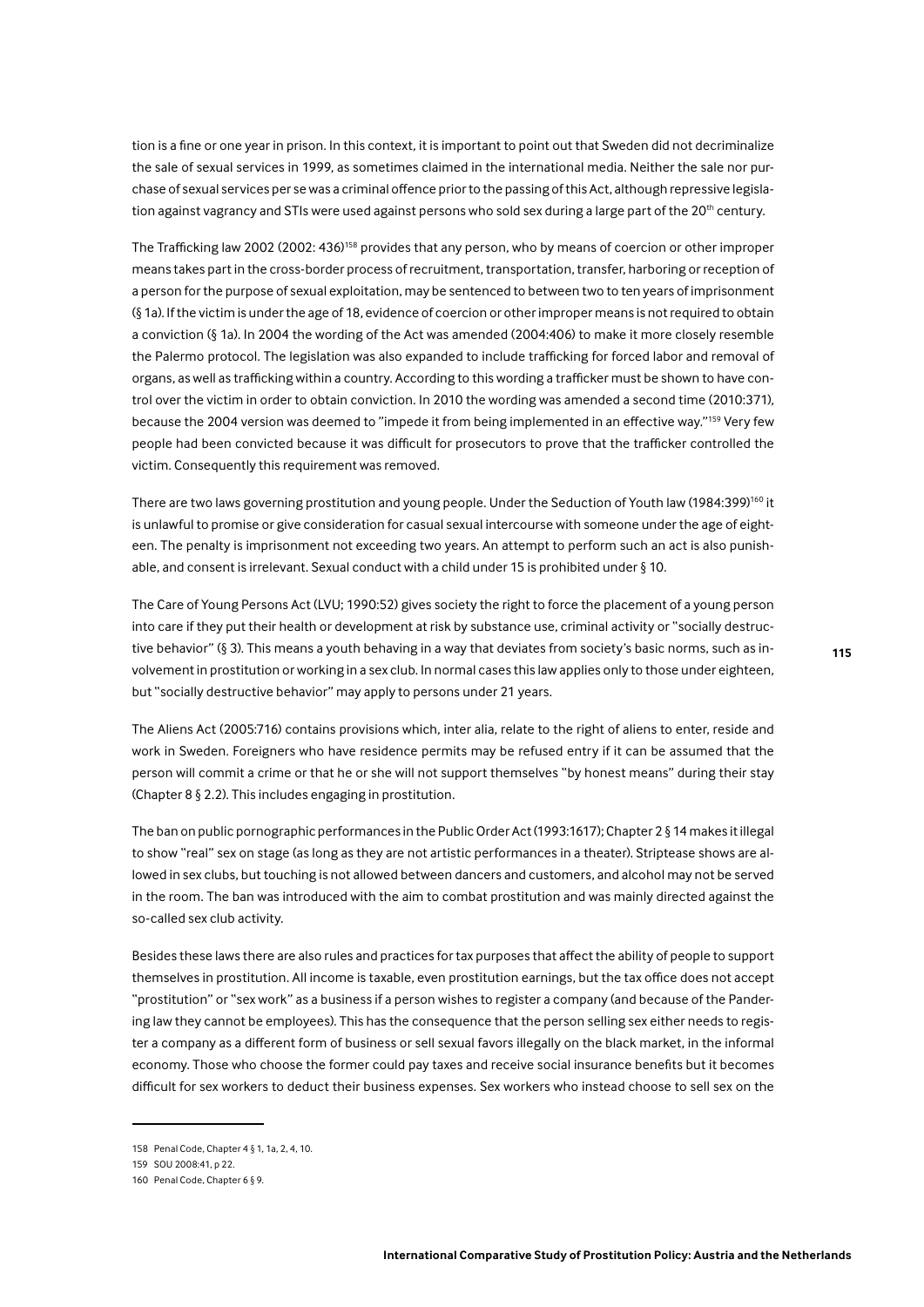black market may not qualify for social insurance, can not claim deductions for their expenses and could face arbitrary tax assessments if the Treasury made its own estimate of the income sex workers earned over a period of years, forcing them to pay large sums of tax retrospectively.<sup>161</sup>

When the Sex Purchase Act was proposed, it was stressed that social measures were to be the primary tool used in the attempt to reduce prostitution.<sup>162</sup> Such measures are governed by key legislation in the social services and health care sectors, such as the Social Services Act (2001:453) and the Health and Medical Service Act (1982:763), but neither contains specific provisions on people who sell sex. In relation to social assistance, the social services agencies have specialized services for people involved in prostitution in the three major cities: the Prostitution Unit in Stockholm, the Prostitution Group in Gothenburg and the Prostitution Knowledge Center in Malmö. Since there are no guidelines provided to govern this activity, nor any earmarked public funds, this has resulted in differing approaches. In Stockholm, for example, the focus is on getting people to stop selling sex with the help of therapy, while in Malmö it includes a harm reduction perspective.<sup>163</sup>

Finally we must consider the National Action Plan Against Prostitution and Human Trafficking for Sexual Purposes (here the National Action Plan). This contains 36 measures to be implemented over the 2008-2011 time period and the Government set aside 213 million kronor to finance this. The action plan includes greater protection and support for people at risk, more emphasis on preventive work, higher standards and greater efficiency in the justice system, increased national and international cooperation, and a higher level of knowledge and awareness. The ideological basis of all these measures is radical feminist and the objective is to reduce prostitution.<sup>164</sup>

#### Our material 116

In order to assess the validity of the claims that the Sex Purchase Act has been a success, we have mainly used material from authorities that have been responsible for reporting on prostitution and evaluating the policy. These are: the National Board of Health and Welfare, a government agency under the Ministry of Health and Social Affairs, that has conducted three reports:<sup>165</sup> the National Council for Crime Prevention, a council that functions as the government's body of expertise within the judicial system, from which we looked at four reports;<sup>166</sup> the National Police Board and its 11 annual reports on trafficking, one early evaluation of the ban and one local report on prostitution;<sup>167</sup> the previously mentioned 2010 official evaluation of the Sex Purchase Act and the response from 52 referral bodies.<sup>168</sup> These authorities have in their turn collected information from police, social workers. NGOs, academic research and some interviews with people with experience of prostitution. Some of the authorities have conducted their own surveys.

We have also consulted the findings from the official inquiry into prostitution that was published in 1995,<sup>169</sup> the special inquiry made by the Norwegian Ministry of Justice in 2004 "Purchasing sexual services in Sweden and the Netherlands";<sup>170</sup> the 2008 research project "Prostitution in the Nordic Countries", which was carried out on

<sup>161</sup> Östergren 2003a. & Östergren 2003b.

<sup>162</sup> Proposition 1997/98:55.

<sup>163</sup> National Board of Health and Welfare 2004 n 13 & Sirling 2009 n 333

<sup>164</sup> Regeringens skrivelse 2007/08:167, Justitiedepartementet 2008, Ministry of Education and Research 2008.

<sup>165</sup> See Socialstyrelsen and National Board of Health and Welfare in the bibliography. Two of the reports are available in English.

<sup>166</sup> See BRÅ and National Council for Crime Prevention in the bibliography. Some of the reports are available in English.

<sup>167</sup> See Rikskriminalpolisen, Rikspolisstyrelsen, National Criminal Police, National Police Board and SamO-Kut Nord 2008 in the bibliography. Some of the reports are available in English.

<sup>168</sup> SOLL2010:49

<sup>169</sup> SOU 1995:15.

<sup>170</sup> Norwegian Ministry of Justice 2004.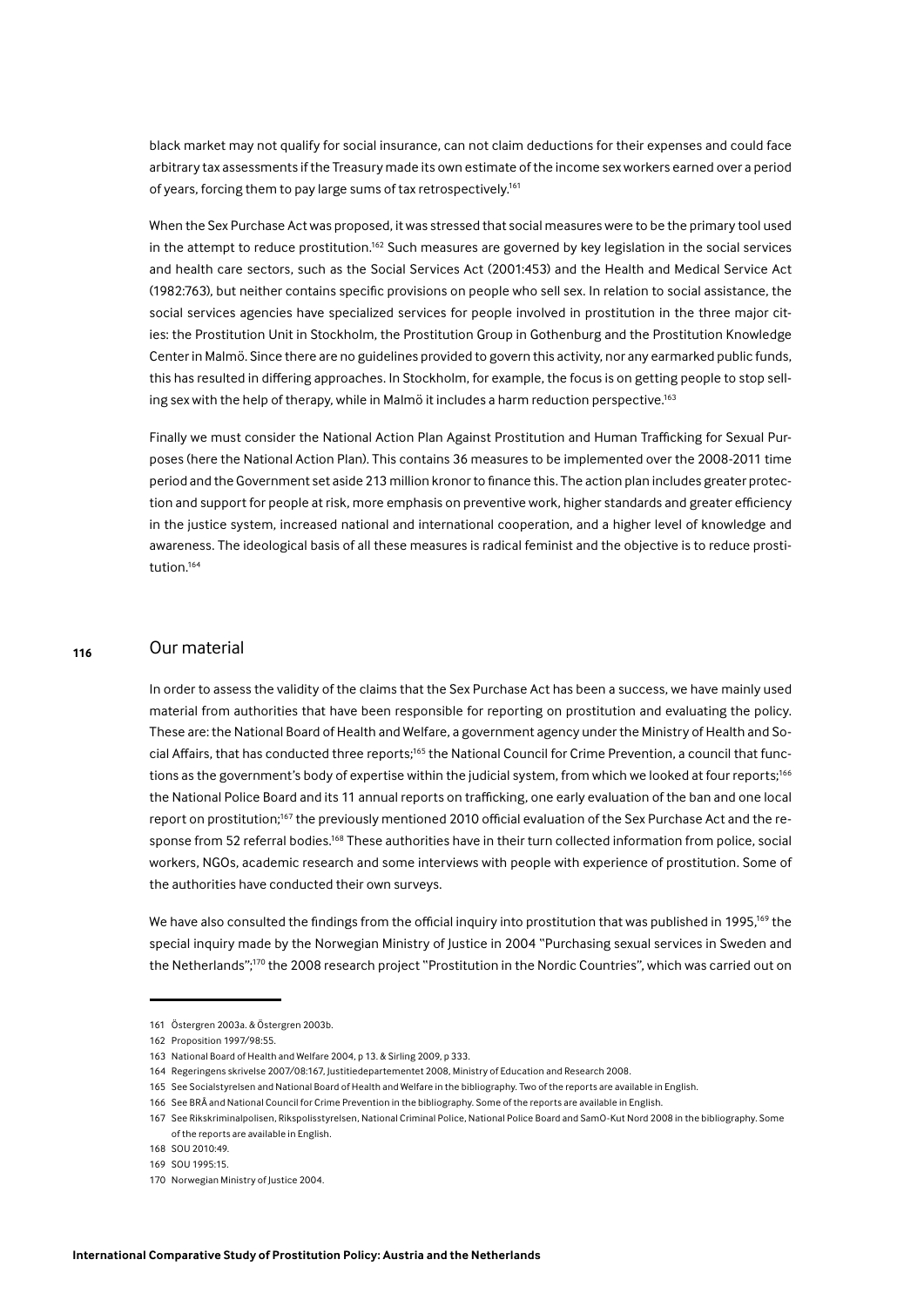behalf of the Nordic Council of Ministers for Gender Equality by the Nordic Gender Institute (NIKK);<sup>171</sup> the 2008 survey "See me" by the National Board for Youth Affairs;<sup>172</sup> a 2010 report by the Prostitution Knowledge Center in Malmö<sup>173</sup> and; the 2011 report by the Swedish Federation for Lesbian, Gay, Bisexual and Transgender Rights (RFSL).<sup>174</sup> The material has been supplemented with our previous research and examples from current debates in the media and the Internet as well as statements by sex workers.

# Prevalence

In order to assess whether or not prostitution has decreased since the introduction of the Sex Purchase Act in 1999 one needs to know how prevalent prostitution was before the law was passed. The most frequently used figures indicate that there were about 650 women in street-based prostitution in the three largest cities, Stockholm, Malmö and Gothenburg, and it is estimated that two to three times as many sold sex indoors. This is said to make the total number of sex workers working before the new law between  $1,850 - 2,500$ , but sometimes the number  $3.000$  is used.<sup>175</sup>

There are several uncertainties here. The sources do not state if the number 650 is an exact headcount on the street on any given day, or if it is an annual estimate on how many women sell sex during a year – and if so, if these women sold sex full time or part time, for what duration, reasons and under what conditions. We also do not know who made the "twice or three times as many indoors" estimate - and on what grounds. Another uncertainty is that men and transgender persons selling sex are not accounted for. Given these uncertainties, one could conclude that comparing statistics before and after the Sex Purchase Act is simply not feasible. There are problems with the figures from after the introduction of the ban as well. The report by the Norwegian Ministry of Justice talks about a "general problem" with statistics from Sweden since they are "highly uncertain". They refer to their own investigations but also an early report where the police responsible for the figures admit that the method of measuring is "rough" and does not give an accurate figure, it just "indicates where things are going".<sup>176</sup> When Charlotta Holmström accounts for all the information available on the Swedish figures in the NIKK research report, she notes that a close reading of the material available regarding the scope and existence of prostitution shows knowledge gaps, and that research highlighting the extent of the phenomena is limited.<sup>177</sup>

Having said this, there is still a general consensus that street prostitution declined by about half after the introduction of the Sex Purchase Act. The question is whether or not this decline was a direct result of the Act or not.

The estimated number of street workers in the three largest cities in 2007 was 300, with 200 in Stockholm, 30 in Gothenburg and 70 in Malmö.<sup>178</sup>

As far as we can tell, these figures suffer from the above-mentioned uncertainties, but some other scientific concerns have been raised during the consultation process following the 2010 official evaluation as well. In its response the Department of Criminology at Stockholm University states that such marked changes in activities (50 percent decline) are rarely seen in the criminological literature. This raises a question of whether the reported changes are "too good", and this observation would need to be discussed if the figures are used to

<sup>171</sup> Holmström & Skilbrei 2008.

<sup>172</sup> See the National Board of Youth Affairs 2008 & Ungdomsstyrelsen 2008.

<sup>173</sup> Malmö Stad Kompetenscenter prostitution 2010.

<sup>174</sup> RFSI 2011

<sup>175</sup> SOU 1995:15. Although, 'two to three times' would be 1,950 - 2,600.

<sup>176</sup> Norwegian Ministry of Justice 2004, p 9.

<sup>177</sup> NIKK 2008, p 17, & Holmström 2008, p 303.

<sup>178</sup> Holmström 2008, p 306.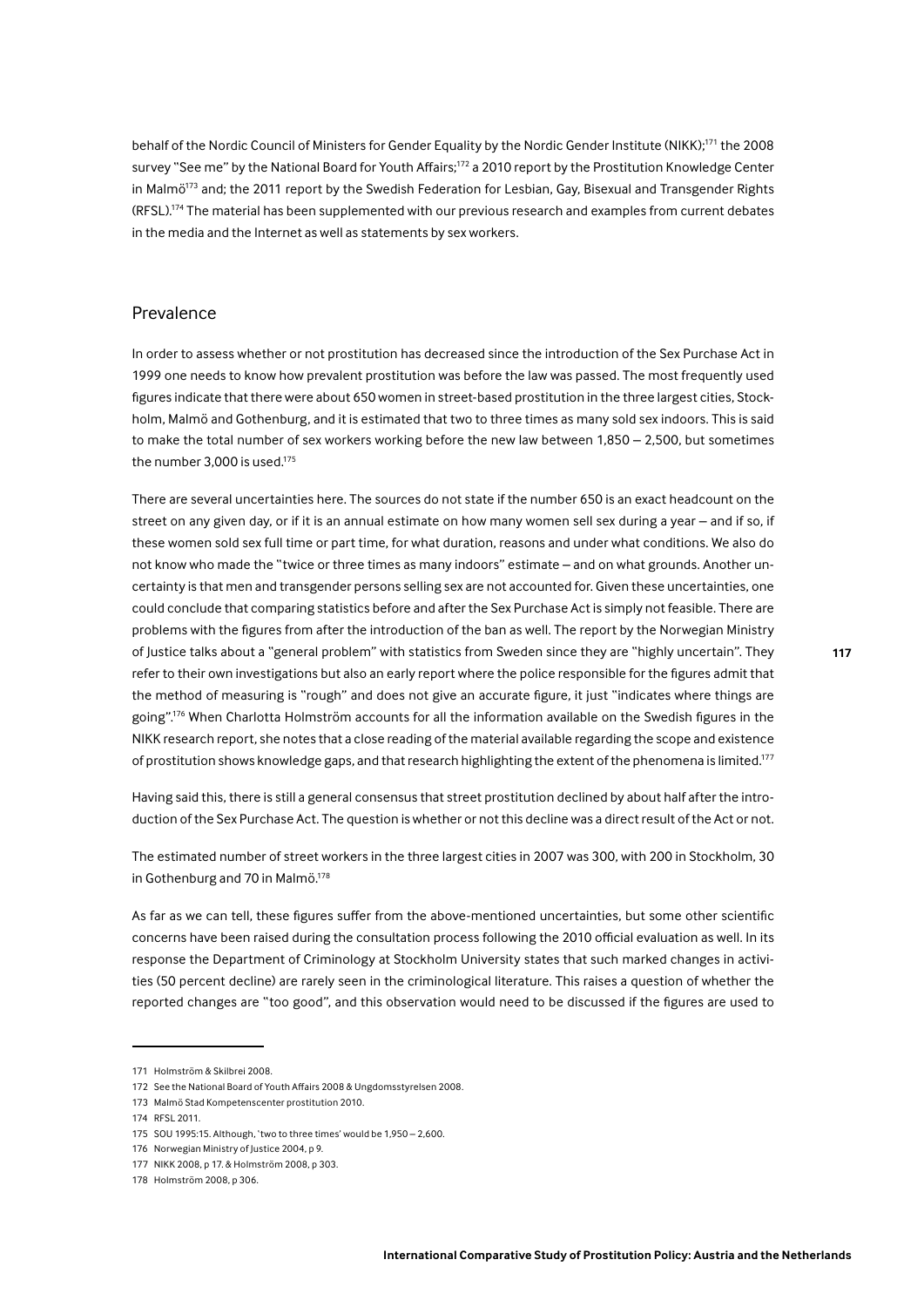exemplify the success of the ban. Secondly, the effects of the ban vary largely between the three cities, which also needs to be discussed. And thirdly, a longer time series before the introduction of the ban would have been needed since the 1998 figures might have been an exception, an "outlier".<sup>179</sup> Others have pointed out that the estimated numbers of street workers have been declining since the late 1970's, suggesting that any observed decline since the Act – if there is one – is part of a much longer trend.<sup>180</sup> Furthermore, this trend is not a specifically Swedish phenomenon, as Holmström points out in the NIKK report, but an international one.<sup>181</sup> Another question is how stable this development is. In its 2007 report into prostitution, the National Board of Health and Welfare writes:<sup>182</sup>

The overall picture emerging from the interviews is that the sex trade virtually disappeared from the street during a brief period immediately after the law went into effect. It later returned, albeit to a lesser extent. For instance, representatives of the Stockholm Prostitution Centre say that prostitution initially vanished from the streets when the law was passed, only to later return at about half the former extent. Now about two thirds of street prostitution is back, compared to the situation before the law against purchasing sexual services went into effect. The National Board of Health and Welfare

There are also some more specific objections to the relationship between the ban and its effects on street based prostitution. According to social workers interviewed by the National Council for Crime Prevention it has become more difficult to count the number of sex workers, since they have moved to side streets and cover a larger area than before.<sup>183</sup> Also, several sources report that the numbers on the streets have fluctuated, and some of the authorities claim that the fluctuation (and therefore any claimed decrease) is dependent more on the extent of police surveillance and enforcement rather than the law. The Council writes:<sup>184</sup>

A rather extensive disruptive activity has been targeted at street prostitution in large city areas. Traffic controls have been a part of these disruptions. For community police and traffic police the motive for these activities has primarily been to guarantee nighttime peace for the residents, while for those working against prostitution it has been a way to combat the prostitution problem. This means other laws are being used in order to combat the problem that the new law is designed to counter, which might mean that the new law in itself is not an efficient measure to counter prostitution. The National Council for Crime Prevention

So how about the effect on prostitution overall, outdoor and indoor? It has been stated that one problem in assessing the effect on indoor prostitution is that the more "up-market" the prostitution, the less reliable data there is.<sup>185</sup> The official Swedish evaluation, while claiming that prostitution overall has decreased, is paradoxically also of this opinion:<sup>186</sup>

When it comes to indoor prostitution in which contact is made at restaurants, hotels, sex clubs or massage parlors, the available information on the extent to which this occurs is limited. We have not been able to find any in-depth studies of these forms of prostitution in the past decade. The 2010 official evaluation

<sup>179</sup> Kriminologiska institutionen vid Stockholms universitet 2010.

<sup>180</sup> Holmström 2008, p 306. & Institutionen för socialt arbete vid Göteborgs universitet 2010.

<sup>181</sup> Holmström 2008 n 321

<sup>182</sup> National Board of Health and Welfare 2008, p 33.

<sup>183</sup> BRÅ 2000. p 20.

<sup>184</sup> BRÅ 2000, p 48. Also see Norwegian Ministry of Justice 2004, p 22, 23. & Swedish National Council for Crime Prevention 2008, p 124.

<sup>185</sup> National Board of Health and Welfare 2004, p.8.

<sup>186</sup> SOU 2010:49b, p 19.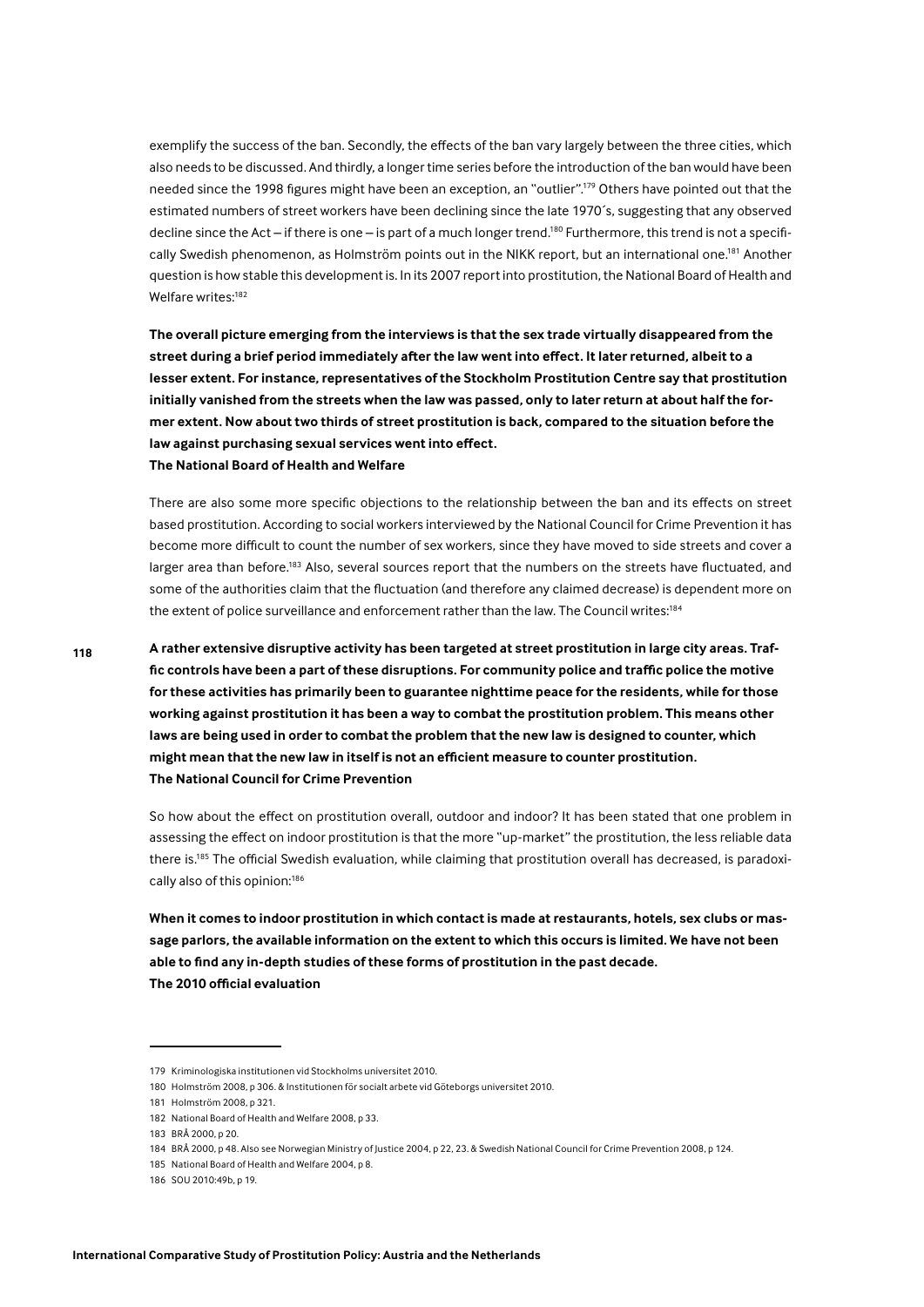Still, the authorities and reports conclude that only because there are less people selling sex on the streets, this does not mean that prostitution overall has been reduced. The general estimate in the reports we have looked at is that sex workers have begun using other means to find clients, and vice versa. Sex workers give out their mobile phone number to clients on the street or they make contact via the Internet (due to the ban against procuring, advertising on the Internet has to be done via a server in another country). It is also believed that sex workers and clients more frequently make contact in bars, restaurants and hotels.<sup>187</sup>

This shift from street to indoor is believed not to be necessarily a result of the Sex Purchase Act, but part of the general trend of decreasing street-based prostitution. The Board of Health and Welfare writes that prostitution has developed along with society in that new technology is being used, and that buyers and sellers of sexual services now make contact with each other by multifarious means.<sup>188</sup>

When it comes to the Internet, there have been some attempts to count the number of sex workers advertising there. Depending on the sources, the estimated figures are 300-500 people.<sup>189</sup> The count of the Internet figures is not standardized either, nor is much information gathered in order to know for what duration, under what circumstances and for what reasons people sell sex, etc. But the Prostitution Knowledge Center in Malmö, that seems to be the only body that measures internet advertising on a regular basis, reports that there has been a noticeable increase in the Öresund area during 2009 and the official evaluation claims that "when it comes to youth being exploited in prostitution, the Internet is a new arena that has increased with avalanche proportions".<sup>190</sup> Also, accordingly to the Malmö Knowledge Center, the changing technology has resulted in the "hidden" (indoor) prostitution now making up four-fifths (80%) of the overall prostitution prevalence, compared to two-thirds (67%) before the ban was introduced.<sup>191</sup> This would leave us with a similar total number of people involved in prostitution as before the ban, or about 1,500 people.

In short, due to the methodological problems, there is no way of knowing for certain what has happened after the introduction of the Sex Purchase Act. In its 2007 report the National Board of Health and Welfare summarized the situation in the following manner:<sup>192</sup>

It is also difficult to discern any clear trend of development: has the extent of prostitution increased or decreased? We cannot give any unambiguous answer to that question. At most, we can discern that street prostitution is slowly returning, after swiftly disappearing in the wake of the law against purchasing sexual services. But as said, that refers to street prostitution, which is the most obvious manifestation. With regard to increases and decreases in other areas of prostitution - the "hidden prostitution" - we are even less able to make any statements. The National Board for Health and Welfare

The conclusion is that the official claims regarding the "success" of the ban cannot be substantiated given the data problems described above.

<sup>187</sup> Holmström 2008, p 307. Also see SOU 2010:49b; Socialstyrelsen 2000 & 2004; Rikskriminalpolisen 1999, p 26, 28 & 29; National Board of Health and Welfare 2008 n 47

<sup>188</sup> The National Board of Health and Welfare 2008, p 63.

<sup>189</sup> Holmström 2008. & Malmö Stad Kompetenscenter prostitution 2010. & National Board of Health and Welfare 2008.

<sup>190</sup> Malmö Stad Kompetenscenter Prostitution (not dated), p 3; SOU 2010:49a, p 112.

<sup>191</sup> As reported in BRÅ 2000, p.20.

<sup>192</sup> National Board of Health and Welfare 2008, p 63.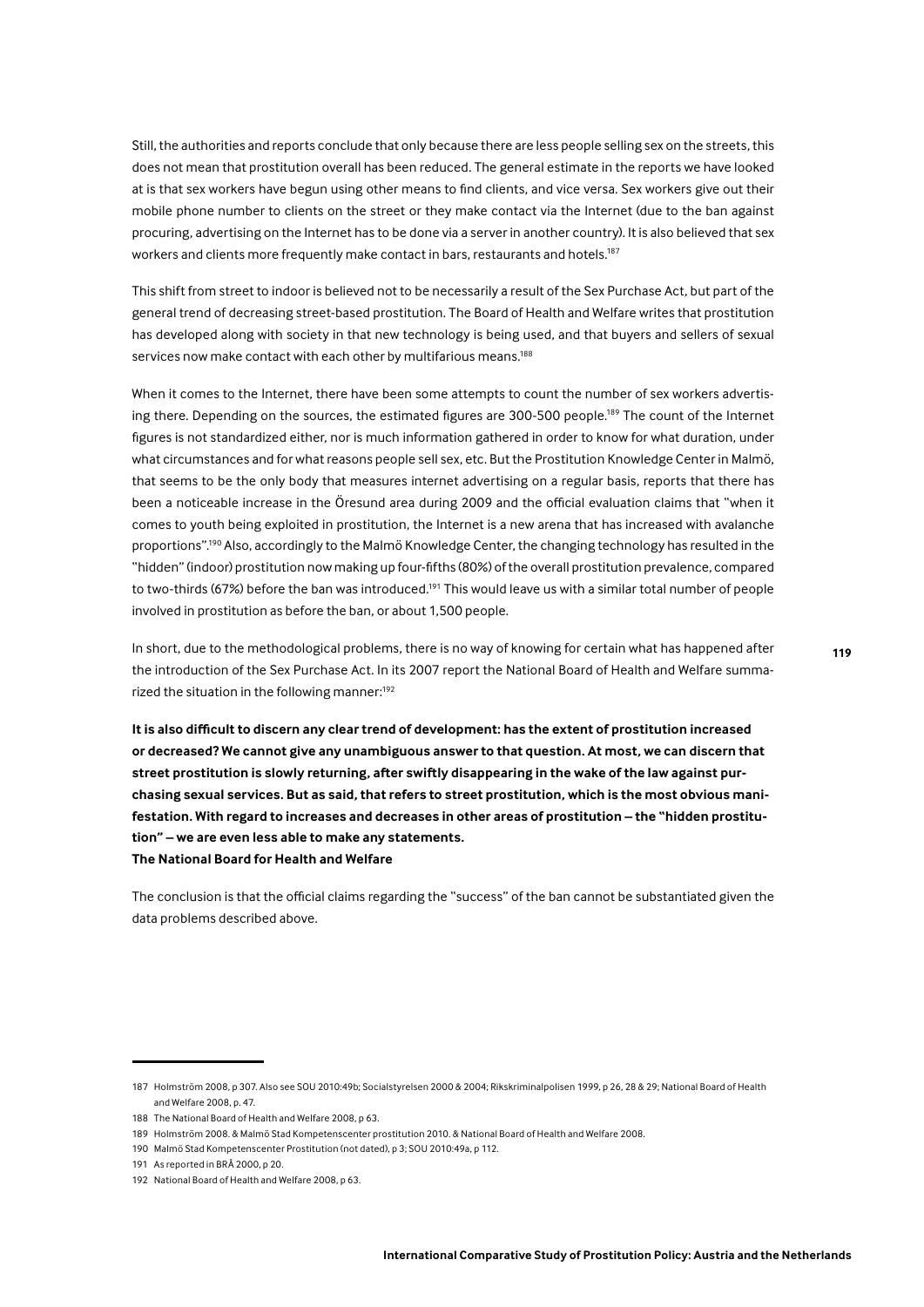# Trafficking for sexual purposes

It is often claimed that Sweden has done exceptionally well when it comes to reducing trafficking for sexual purposes, and that this is due to the Sex Purchase Act. But the trafficking numbers available out of Sweden are, If possible, even more vague and contradictory. According to The National Council for Crime Prevention, the Sex Purchase Act can both be a hindrance to traffickers, but also a tool to improve market conditions, due to the higher prices for sex that the ban creates. On the one hand it can reduce the number of women used in trafficking - but also provide a reasonably good profit for those traffickers that have the capacity to provide sexual services without being caught by the authorities. This in turn makes Sweden an attractive country for the more sophisticated criminal.<sup>193</sup> These contradictions can be noted in other documents. In the official evaluation it is stated:<sup>194</sup>

**According to the Swedish Police, it is clear that the ban on the purchase of sexual services acts as a bar**rier to human traffickers and procurers who are considering establishing themselves in Sweden. **The 2010 official evaluation** 

But in a press release only a few months before the evaluation was published, the same police authority stated:<sup>195</sup>

Serious organized crime, including prostitution and trafficking, has increased in strength, power and **complexity during the past decade. It constitutes a serious social problem in Sweden and organized**  crime makes large amounts of money from the exploitation and trafficking of people under slave-like **conditions.** 

**National Police Board press release March 2010**

If we look at the number of people involved in trafficking for sexual purposes the discrepancies and uncertainties continues. In its reports from 2002 to 2006 the National Police Board estimated the actual victims of trafficking to be 400-600 women. But since 2007 they have not published any numbers on women at all (and not given a reason why). It is also difficult to get hold of a comprehensive list of reported and convicted crimes against trafficking for sexual purposes, despite the many reports the police produce. One has to search in different documents to find all the data. When compiled they look like this:

| Year | Reported | Convicted               |
|------|----------|-------------------------|
| 2003 | 21       | $\overline{2}$          |
| 2004 | 29       | $\pmb{0}$               |
| 2005 | 44       | $\overline{7}$          |
| 2006 | 26       | 11                      |
| 2007 | 15       | $\overline{2}$          |
| 2008 | 15       | $\mathbf 0$             |
| 2009 | 31       | $\mathsf{O}$            |
| 2010 | 31       | $\overline{\mathbf{?}}$ |

Number of people reported and convicted for trafficking for sexual purposes:

<sup>193</sup> BRÅ 2008. p 87.

<sup>194</sup> SQU 2010:49b, p 9.

<sup>195</sup> Rikspolisstyrelsen 2010b.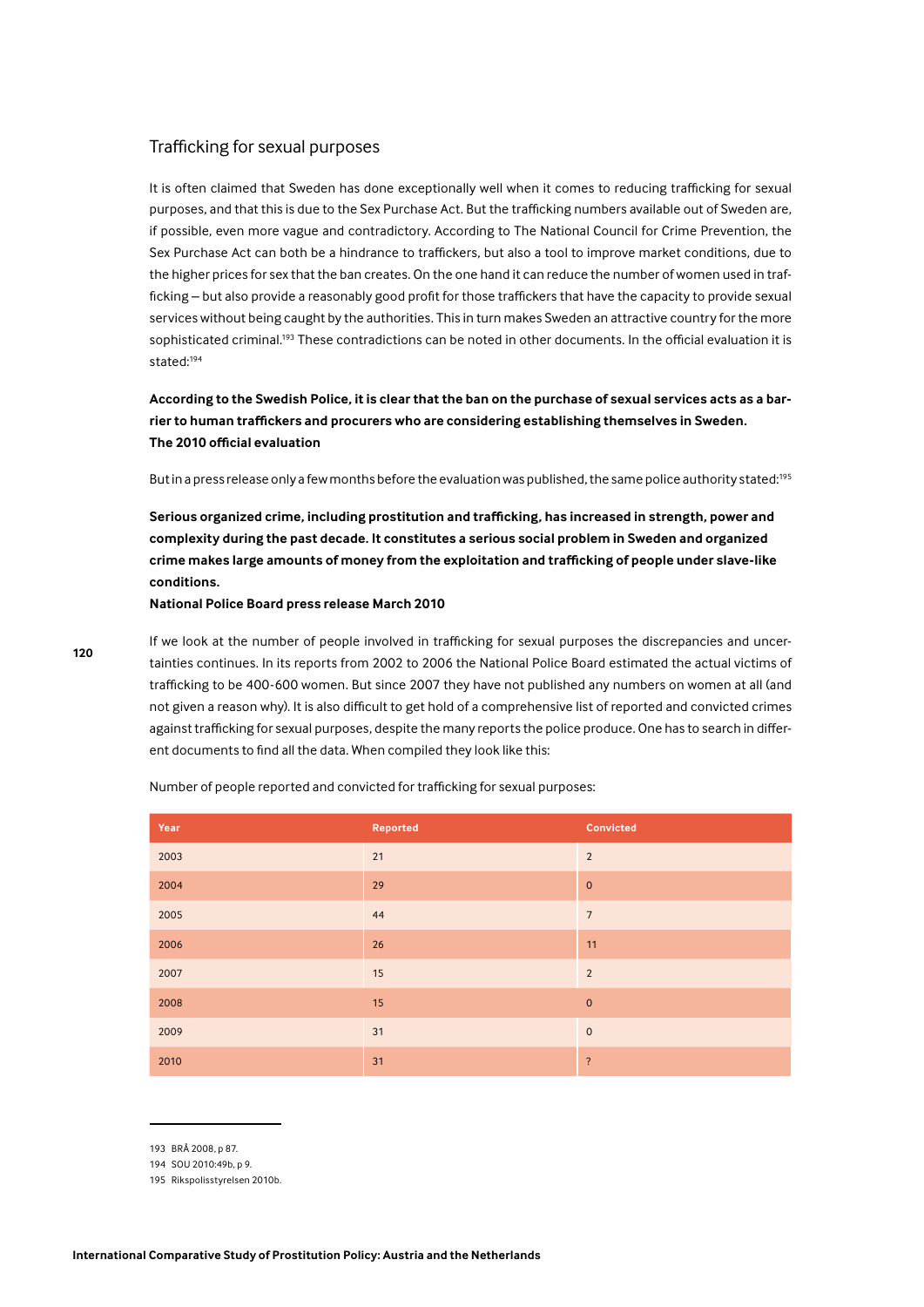Judging from this, trafficking for sexual purposes does not seem to be a big issue in Sweden, there are few reported cases and even fewer convictions (also, the numbers fluctuate from year to year, rather than showing a steady decrease). The general trend as stated in the 1993 National Inquiry into Prostitution seems to be correct: Sweden has never been a country with much trafficking.<sup>196</sup> But on the other hand, in its annual reports the National Police Board criticizes the courts for not convicting more people for trafficking. As the national rapporteur on trafficking, the Board is obliged to annually describe the development of this crime. In the 2006 report the authority introduced a new term: "trafficking-like" prostitution. There was never a clear definition of the term, but the new category allowed the Board to describe more cases in its reports. "Trafficking-like" prostitution is also used in the official evaluation, where it is described as "foreign women who during a temporary visit to Sweden, offer sexual services".<sup>197</sup> What this shows is that the definition of trafficking by Sweden and by rapporteurs from other countries might differ considerably, which might cause even greater difficulties in comparing the extent of this crime between countries.

The many discrepancies and ambiguities in the annual reports from the National Police Board will not be discussed further here, but it should be noted that Malmö University criticizes the official evaluation for not presenting evidence that backs up its claim that the ban has deterred traffickers from establishing themselves in Sweden.<sup>198</sup> And in investigating the relationship between the Sex Purchase Act and the prevalence of prostitution, the Board of Health and Welfare has the following to say:<sup>199</sup>

We have determined in previous reports [1, 2] that prostitution is a multifaceted phenomenon that is affected by several interacting factors. No causal connections can be proven between legislation and changes in prostitution. It is also difficult to identify the impacts of legislation because social processes are affected by several complex and situational factors. The Board of Health and Welfare

Does the law deter buyers?

The conclusion in most reports and research is that the Sex Purchase Act does not deter clients. In client interviews made by the Board of Health and Welfare, most men state that the ban has not changed anything for them, but describe it as a "punch in the air",<sup>200</sup> Anneli Sirling from the NIKK research project interviewed social workers who said that according to the clients they been in contact with, criminalization has not been an important topic to discuss and has not been seen as a problem. The decision whether to purchase sex or not was linked to other issues than to the fact that it was illegal.<sup>201</sup> Sirling and others also show that for many men the ban is of no concern at all, since they mostly buy sex abroad.<sup>202</sup> Clients interviewed in research projects by the Prostitution Knowledge Center in Malmö and RFSL, the Swedish Federation for Lesbian, Gay, Bisexual and Transgender Rights, express a similar sentiment: the ban does not affect their behavior.<sup>203</sup> And people who sell sex express the same conclusion: the ban does not deter their clients.<sup>204</sup> Even the official evaluation, that on one hand claims that the law deters clients, refers to "many police" who believe that the punishment clients risks is not particularly discouraging.<sup>205</sup>

205 SOU 2010:49a, p 197.

<sup>196</sup> SOU 1995:15, p 100.

<sup>197</sup> SOU 2010:49, p 201.

<sup>198</sup> Institutionen för Hälsa och samhälle vid Malmö högskola 2010

<sup>199</sup> The National Board of Health and Welfare 2008, p 46.

<sup>200</sup> Socialstyrelsen 2000, p 42 f.

<sup>201</sup> Sirling 2008, p 346. & Kuosmanen 2008, p 372.

<sup>202</sup> Siring 2008, p 345 f.

<sup>203</sup> Malmö Stad Kompetenscenter prostitution 2010, p 86. & RFSL 2011, p 194.

<sup>204</sup> Malmö Stad Kompetenscenter prostitution 2010, p 50 ff. See also statements by sex workers, for instance in the blogs "Greta Garbo...en glädjeflicka", "Frida", "Secretary academy", "Isabella Lund" & "Njutning till salu" and the interview in Sveriges Radio P3 2008.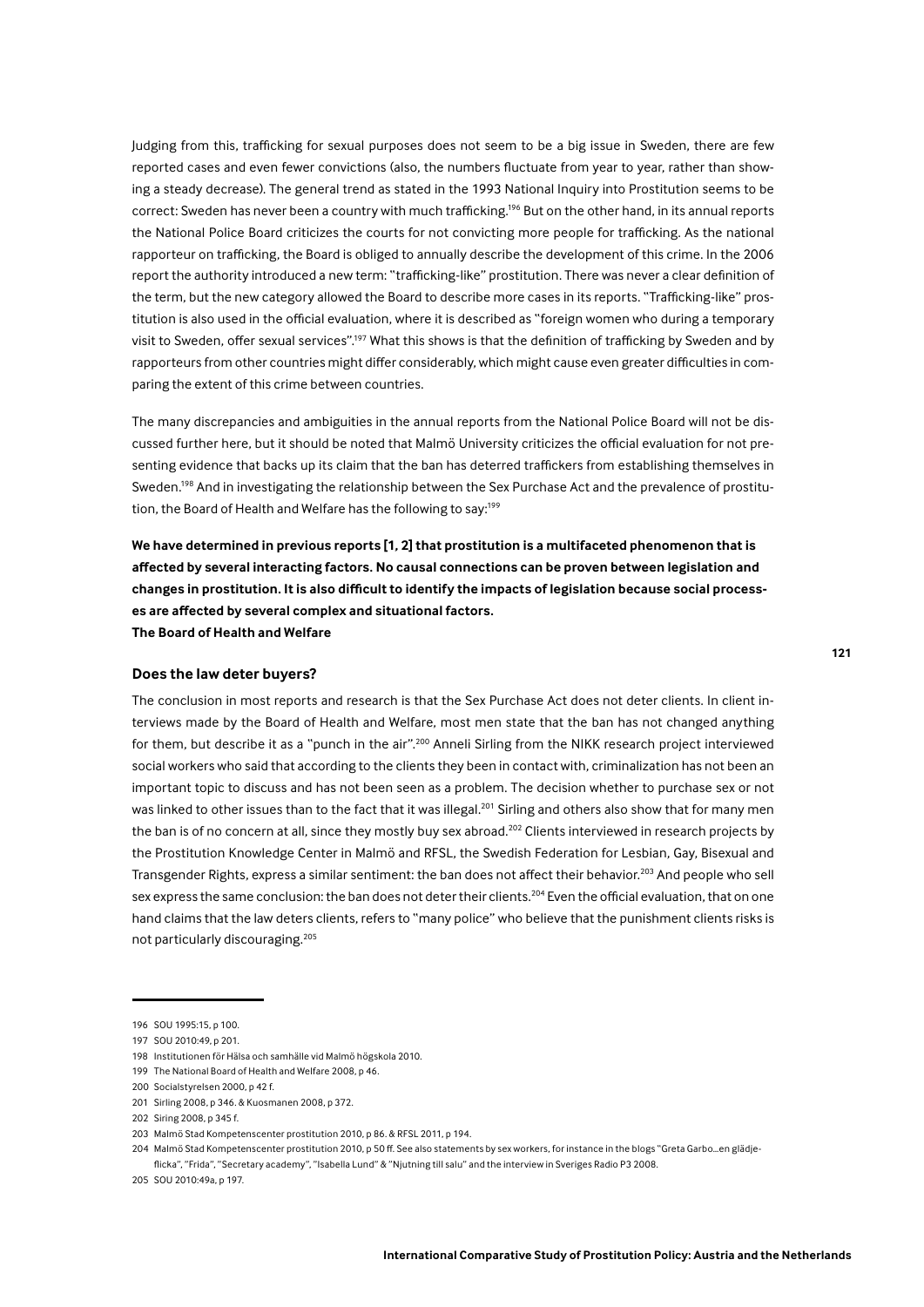If we look at additional surveys, we find similar results. The Swedish National Radio did a survey in the spring of 2009 in order to investigate the effectiveness of the ban. The Sex Purchase Act was up for evaluation and the radio wanted to know if it deterred men or not. Nineteen local radio stations placed a fake advertisement on the Internet, pretending to be a local woman selling sex who could be contacted via e-mail or mobile phone. The stations were inundated with answers. In less than a week they got over one thousand unique replies, equally distributed over the country. The radio reporters rang some of the men and found that the ban did not scare them off. Many compared the illegal nature of buying sex with speeding; it is illegal to drive a car too fast as well, and one might or not get caught doing it - but it was still worth it. When the National Radio contacted the coordinator for the National Action Plan to get a comment, the coordinator said that their findings did not surprise  $him: <sup>206</sup>$ 

This is nothing that surprises me. I think this just confirms what we say all the time. We know that there is a great demand. It is also something we tried to point out - it is not just a big city phenomenon. (...) there is a constant stream of sex buyers in the street environment as well, so I think it sounds like what is going on in reality, nothing else.

Patrik Cederlöf, coordinator for the National Action Plan

In spite of this data, the official evaluation claims that the Sex Purchase Act deters clients, referring to one of the studies within the NIKK research project.<sup>207</sup>

It was a questionnaire survey about Swedish men's and women's experiences of and attitudes towards prostitution that formed the basis of Jari Kuosmanen's 2008 NIKK study, and contained questions intended to determine whether the ban had affected the pattern of actions of prospective sex buyers. Kuosmanen writes that the men who stated that they had bought sex were fewer in his study (8%) than in a study done in 1996 (13.6%), and that several of those questioned in his survey stated that the ban had affected their actions, making them give up or cut back on buying sex. But (and this is not translated in the English summary of the official evaluation), Kuosmanen himself hedges the results, one reason being the low response rate. Out of the 2,500 surveys that were sent out, only 45.5 percent responded, slightly less men than women, and young men especially were underrepresented. He also poses the question as to whether the result represents a real decrease, or something else. Finally he discusses the willingness to answer questions about purchasing sex in 2008, given that it has become a criminal act. He concludes that in order to know if there is an actual reduction in the number of clients, more population-based surveys are required.<sup>208</sup>

The criminologists at Stockholm University write in their response to the official evaluation that figures from surveys do not tell us anything about what is going on in reality, as opposed to what people say. They also show why the above-mentioned figures cannot be correct. If the responses are to be considered representative, then all men who answered "yes" to having ever purchased sex in 1996 should have also been represented in the 2008 survey (with the exception of the twelve oldest age groups) and would still have answered "yes" if they were answering truthfully. Even if no one bought sex after the Sex Purchase Act came into force, such a major decrease in the prevalence of buying sex amongst men simply cannot be achieved in that time.<sup>209</sup> The National Council for Crime Prevention is also among those who discuss the possible deterrent effect of the Sex Purchase Act. In an early report they state that it is not known if the new ban has deterred buyers in the hidden indoor prostitution market.<sup>210</sup>

<sup>206</sup> Sveriges Radio P1 2009.

<sup>207</sup> SOU 2010:49b, p 9.

<sup>208</sup> Kuosmanen 2008, p 377 f. See also Kuosmanen 2010.

<sup>209</sup> Kriminologiska institutionen vid Stockholms universitet 2010.

<sup>210</sup> BRÅ 2000, p 49.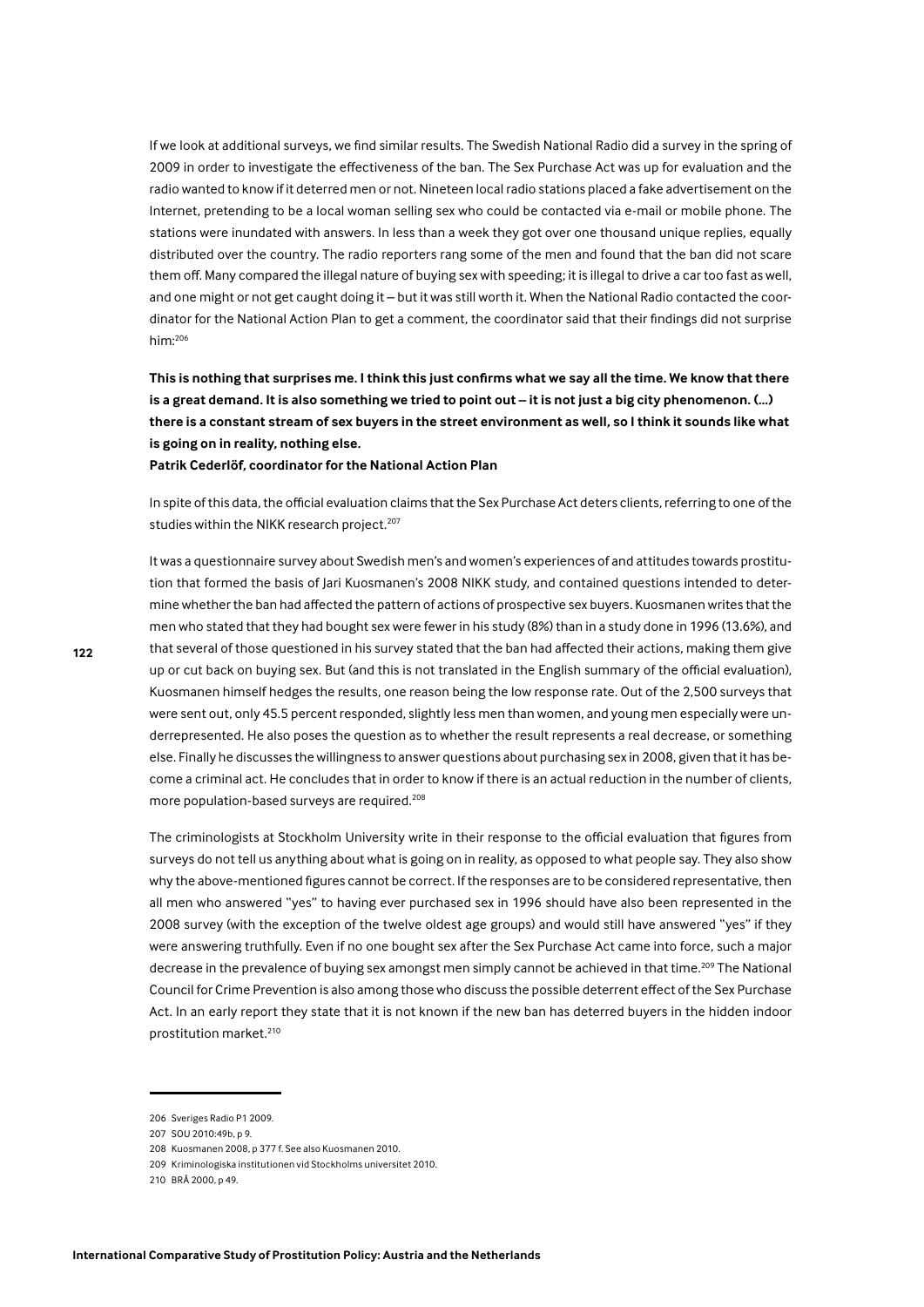|                | 1999 | 2000 | 2001      | 2002 | 2003 | 2004 | 2005 | 2006 | 2007 | 2008 | 2009 | 2010 |
|----------------|------|------|-----------|------|------|------|------|------|------|------|------|------|
| Prosecuted     | 94   | 92   | 86        | 110  | 300  | 156  | 460  | 163  | 189  | 187  | 352  | 1251 |
| Pleaded guilty | 5    | 7    | <b>18</b> | 22   | 52   | 26   | 47   | 88   | 51   | 48   |      |      |
| Sentenced      | 6    | 18   | 30        | 20   | 30   | 27   | 56   | 38   | 39   | 25   |      |      |
| <b>Total</b>   | 11   | 25   | 48        | 44   | 82   | 53   | 103  | 126  | 92   | 76   |      |      |

As with the figures from trafficking it is difficult to find all the numbers on convicted and prosecuted clients in one document. But going through the different reports we were able to compile these figures.

In the top row of the chart are the numbers of people prosecuted from 1999 - 2010. In the second row are the figures on how many of those charged that pleaded guilty when confronted by the police (and in that way avoided a trial), and the third row shows how many men were sentenced to fines (as yet, no one has been sentenced to imprisonment).

The figures on how many pleaded guilty, and how many were sentenced in the years 2009 and 2010 have not yet been published, but as the table shows 352 people were prosecuted in 2009, and 1,252 in 2010 - an increase of over three hundred percent. These numbers cannot be interpreted as a huge increase in men buying sex, but should be understood in the light of The National Action Plan from 2008 where police resources were considerably increased. In their response the criminologists from Stockholm University discuss this relationship:<sup>211</sup>

The purchase of sexual services is a typical surveillance crime. If resources are allocated, more crimes can be detected and penalized. According to police officers interviewed in the evaluation, the number of reported crimes could be "multiplied if this crime was a priority in everyday operations" (p. 217). With this reasoning, one can get the kind of criminality one desires (Christie 2004). The police activity itself produces more and more crimes, which in turn can justify why more resources are needed to combat sex purchase via policing.

The Department of Criminology at Stockholm University

## Has the law changed attitudes?

According to the official evaluation there has been an increased public support for the ban, and the Sex Purchase Act has influenced public opinion concerning prostitution. Swedes are to a larger extent viewing it as an undesirable phenomenon, it reads, and given that the support for criminalization is greatest among young people, it is expected that this normative effect will last. These statements are backed up by results from four population-based opinion polls conducted before and after the law.<sup>212</sup> Two of them have already been mentioned: the 1996 study and the Kuosmanen study from 2008. The other two were made by SIFO, the Swedish branch of TNS Custom Market Research. The polls show that in 1996, 67 percent felt that buying sex should not be considered a criminal act, whereas in 1999, 76 percent said that it was right to ban the purchase of sexual services. Support for criminalization was almost equally strong in the two latest surveys: 76 percent in 2002 and 71 percent in 2008. In the latest conducted surveys, women were more in favor than men (81 in 1999, 83 in 2002 and 79 percent in 2008) and the support for the ban decreased most amongst males (70 in 1999, 69 in 2002 and 60 percent in 2008).<sup>213</sup>

<sup>211</sup> Kriminologiska institutionen vid Stockholms universitet 2010.

<sup>212</sup> SOU 2010:49b, p 9.

<sup>213</sup> As summarized by Kuosmanen 2008, p 362.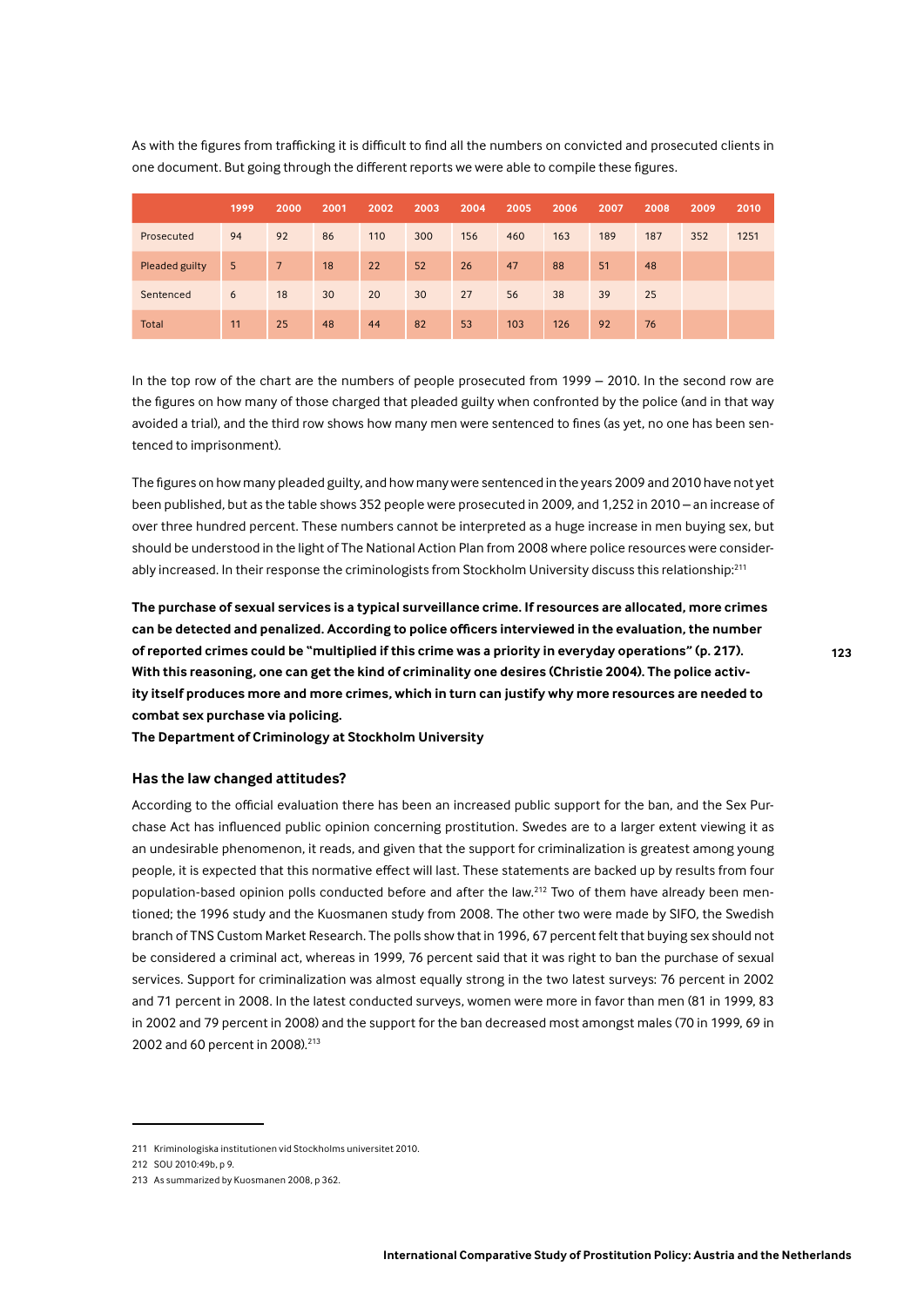But one must ask what people are in favor of. Because, as Kuosmanen points out, the respondents not only wish to criminalize the buyer - they want the seller to be criminalized as well. In the 1999 SIFO poll, 71 percent wanted the sale of sex to be illegal (78 percent of the women and 64 percent of the men). In Kuosmanen's 2008 survey, 59 percent thought the sale of sex should be criminalized (66 percent women and 49 percent men). Kuosmanen therefore concludes that "most people seem to perceive prostitution as a general problem, and not first and foremost as an expression of gender inequality.<sup>214</sup>

A similar problem with the "educational" or normative aspect of the legislation can be detected in the NIKK study conducted by Sirling. In her interviews with authorities responsible for applying the law she found that police perceived it as a kind of "humanistic" law, not a ban aimed at improving gender relationships. Accordingly to her, this indicates that the authorities do not interpret the sex industry as a gender equality problem even if they, at a rhetorical level, describe all women as victims based on the radical feminist interpretation.<sup>215</sup> Therefore, the question that could be posed is whether the ban educates the general public in the desired normative direction. We will return to this issue, but first look at the claim regarding young people and attitudes, and that their support of the ban is the greatest and the normative effect therefore is expected to last.

In 2009 the Board for Youth Affairs sent out a questionnaire where 1.7 percent of the respondents, which would extrapolate to 20,000 girls and boys, stated that they had taken money for sex. But also, more than one out of ten would consider taking payment for sex, and four out of ten felt that it is acceptable to have sex for money if both parties are willing. Perhaps more significant is that 11.4 percent stated that they knew someone who had received payment for sex.<sup>216</sup> Therefore the proportion who actually sold sex may be closer to 10 percent than 2 percent. In relation to the claims made by the official evaluation, several of the respondents point out that these figures must be interpreted as a liberal attitude to prostitution, not the other way around.<sup>217</sup>

In order to further discuss possible changes in the general attitude towards prostitution and the Sex Purchase Act, it might be helpful to mention the public views as expressed in the media.

In 1998, the year the ban was passed in the parliament, there were only three public figures who opposed the law on the grounds that prostitution is a multifaceted phenomenon and that sex workers should be entitled the same rights as other citizens.<sup>218</sup> In 2011 the critics have proliferated to such a degree that they are difficult to keep track of. Prominent social commentators, as well as young bloggers write columns and articles against the ban and in favor of a more nuanced understanding of prostitution. Feminist and queer activists and academics, as well as artists, speak out against the way sex workers are treated in Sweden and the way prostitution is perceived.<sup>219</sup> Even sex workers are increasingly less stereotypically portrayed in media and in research, and they themselves have begun to voice their own opinions and relate their experiences and opinions on blogs, in books, article and to organize in forums like Rose Alliance.<sup>220</sup>

<sup>214</sup> Kuosmanen 2008, p 367.

<sup>215</sup> Siring 2008, p 354.

<sup>216</sup> Ungdomstyrelsen 2006, p 113, 154.

<sup>217</sup> RFSL 2010; Institutionen för klinisk och experimentell medicin vid Linköpings universitet 2010.

<sup>218.</sup> These were Alexander Bard, Don Kulick and Petra Östergen, Gould 2001 pp. 445 ff.

<sup>219</sup> See for example statements made by Laura Agustín, Carl-Erland Andersson, Alexander Bard, Magnus Betnér, Jesper Brygemark, Ulrika Dahl, Niklas Dougherty, Cordelia Edvardsson, Rolf Hillegren, Staffan Heimersson, Ida Kock, Johan Lundberg, Lotta Lundberg, Sakine Madon, Liza Magnusson, Paulina Neuding, Johan Nordansjö, Carl Johan Rehnbinder, Louise Persson, Mårten Schultz, Nathan Shachar, Oscar Swartz, Jan Söderqvist, Alice Teodorescu, Dick Wase, Charlotte Wiberg, Malin Westberg and blogs like "Röd Libertarian", "Reformera sexköpslagen", "Kamferdroppar", "Strötankar i samtidens liberala utmarker" and "Loke – kultur & politik".

<sup>220</sup> See for example the work and statements by Lilian Andersson, Liw Enqvist, Johannes Eriksson, Pye Jakobson, Linnea Edvardsdotter, Ingegärd Granath, Christina Persson and Rosinha Sambo, and the blogs "Greta Garbo...en glädjeflicka", "Frida", "Isabella Lund", "Njutning till salu" and the discussion forum "Secretary Academy".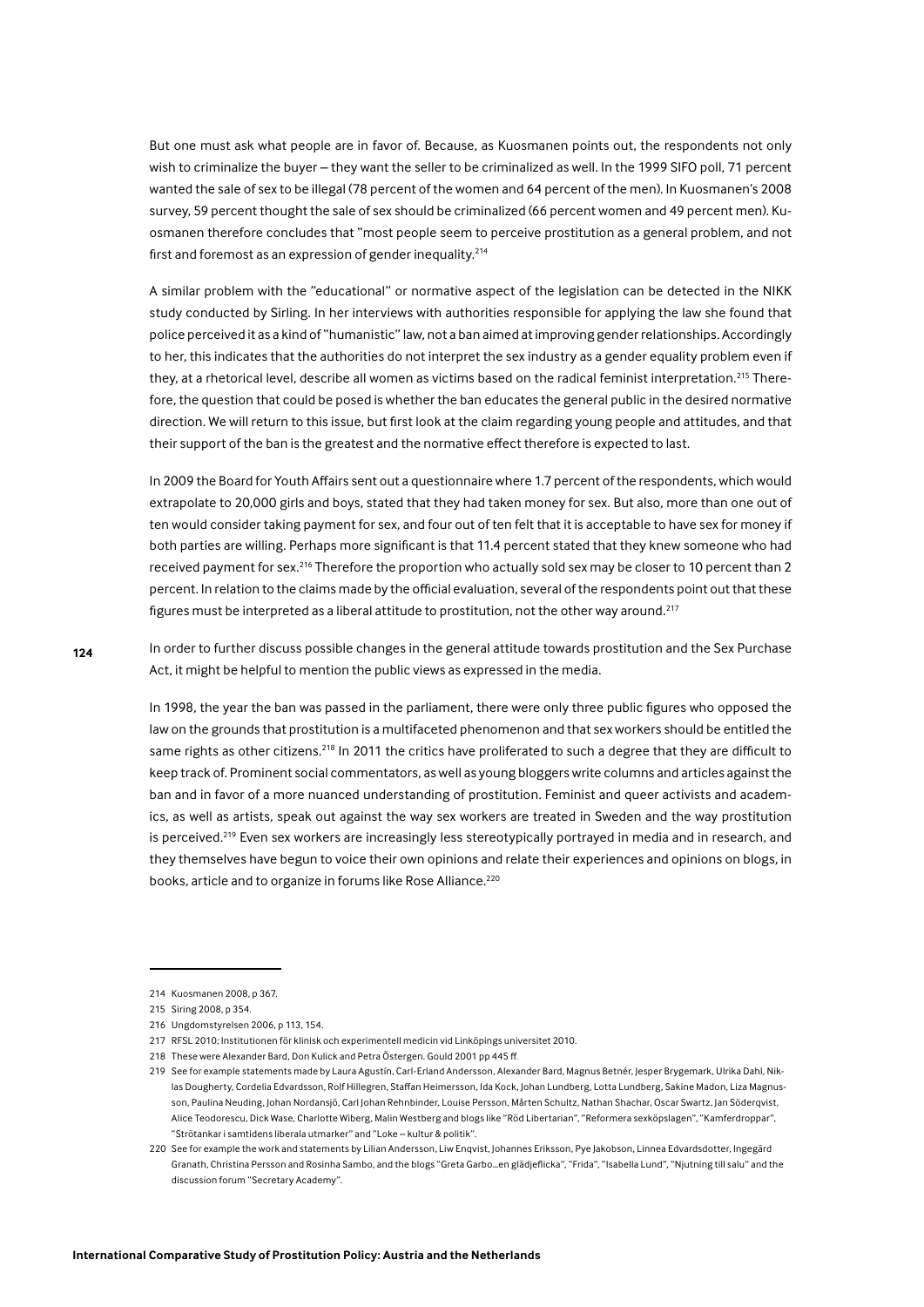The nature of the political opposition to the ban has also changed. The National Inquiry into Prostitution from 1995, where the Sex Purchase Act was first proposed (along with a ban on the sale of sexual services), drew a lot of criticism from the respondents. More argued against banning the purchase of sex than in favor of it, on the basis that prostitution would be driven underground and make social measurements more difficult. It was also questioned whether a ban would actually deter clients.<sup>221</sup> This opposition soon subsided, and when the political parties who once voted against the ban in parliament won office, they embraced the radical feminist rhetoric as well as the quest to eliminate prostitution via criminalization rather by social interventions alone. But in the last years we have seen a new kind of opposition being raised by parliamentarians from left, center and right.<sup>222</sup> Some argue that prostitution is neither intrinsically bad, nor an expression of patriarchy and male violence. One high profile Member of Parliament, Fredrick Federley, even introduced motions to have the ban abolished.<sup>223</sup> The political parties' youth wings have conducted lively discussions in a similar fashion, and politicians from youth parties and the municipalities have openly opposed the law.<sup>224</sup> Moreover, politically influential NGO's like RFSL and the Swedish Association for Sexuality Education (RFSU) question the understanding of sex workers as female, victims and oppressed, and advocate that the Sex Purchase Act should be abolished. A nonjudgemental and harm-reduction approach is increasingly prevalent in the work and writings by social workers and social authorities.<sup>225</sup>

This attitude seems to correspond to the mood of the general public, at least as it is manifested in the media and on the Internet. Every week there are several articles on different aspects of prostitution, and many are published in internet editions where readers can comment. The majority of these comments seem to express a multifaceted understanding of sex work and advocate a decriminalization of prostitution. When Federley moved to have the Sex Purchase Law abolished, he was interviewed in one of the evening papers.<sup>226</sup> A survey was conducted on the paper's internet edition, asking people if they agreed that the ban should be abolished. Out of 57,336 answers, 63.2 percent agreed and answered yes, 24.3 percent answered no and the remaining 12.5 percent said no, but the ban should be made more extensive.<sup>227</sup> When the Minister of Justice, Beatrice Ask, argued for higher penalties more than a year later, 88 percent did not agree with her.<sup>228</sup> Newsmill, a much-read on-line debating forum, routinely lets their readers express their feelings ("mill") on the topics of the articles. As we write this article, 49 articles have been posted on the topic of the Sex Purchase Act where 13,855 people have voted on the question "How do you feel about: The Sex Purchase Act", out of whom 81 percent are "angry" with the ban, 12 percent are "happy" with it, 4 percent are "bored" and 1 percent are "curious".<sup>229</sup>

One should also consider the response to the official evaluation. As mentioned earlier, severe criticism was voiced regarding the lack of scientific rigor, but many were also critical of the way in which prostitution was described. In its response the Board for Health and Welfare says that it wishes to draw attention to the fact that people who sell sex constitute a "heterogeneous category".<sup>230</sup> The Criminology Department at Stockholm University think that the view of prostitution expressed by the evaluation is "obsolete".<sup>231</sup> RFSL are among those that criticize the evaluation for its hetero-normative perspective, ignoring data that show that more men than

230 Socialstyrelsen 2010.p.3

<sup>221</sup> Dodillet 2009, p 381 ff.

<sup>222</sup> These are Maria Abrahamsson, Marianne Berg, Fredrick Federley, and Camilla Lindberg.

<sup>223</sup> Motion 2009/10:Ju276. & Motion 2010/11:Ju249.

<sup>224</sup> See the youth wings for the Centre Party, The Liberal Party and the Conservatives. See for instance politicians like Per Hagwall, Helena von Schantz, Tobias Schelin, Erik Svansbro, Hanna Wagenius, and Filip Wästerberg, See also Sveriges Radio Radio Sweden 2009,

<sup>225</sup> See for instance in the reports conducted by The Board of Health and Wellbeing and their educational material (Socialstyrelsen 2011) and reports from the Malmö Knowledge Center.

<sup>226 &</sup>quot;Låt folk få köna sex!" 2009

<sup>227</sup> http://www.aftonbladet.se/debatt/article12035042.ab

<sup>228</sup> http://www.expressen.se/nyheter/1.2307402/darfor-vill-ask-skarpa-maxstraff-for-sexkop

<sup>229</sup> http://www.newsmill.se/millord/Sexköpslagen

<sup>231</sup> Kriminologiska institutionen vid Stockholms universitet 2010.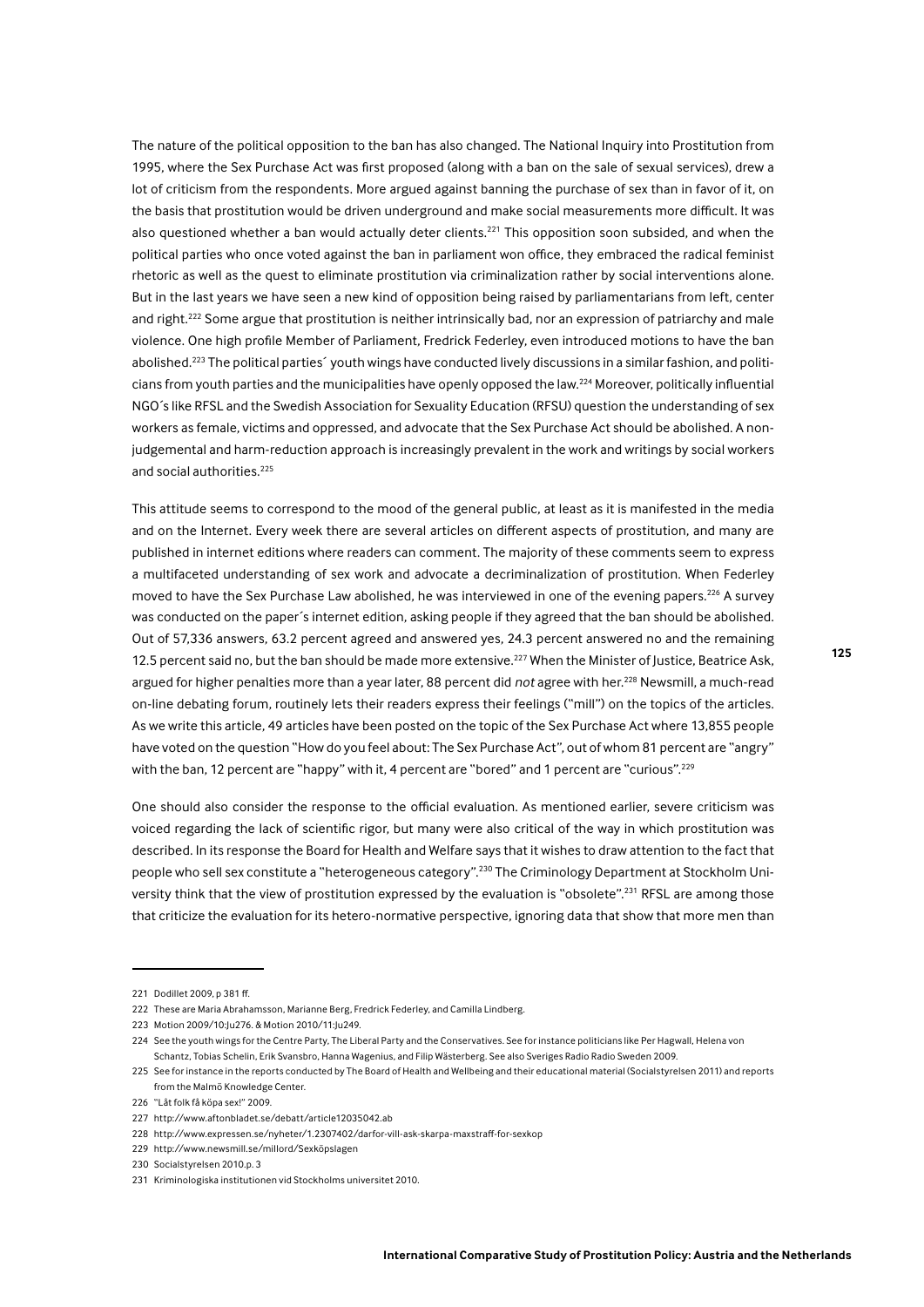women have experience of selling sex. The organization also criticizes the absence of a distinction between trafficking, on the one hand, and paid sex between consenting adults, on the other.<sup>232</sup> The Swedish Association for Sexuality Education (RFSU) recognizes there are people who are damaged by prostitution, but it also recognizes that there are those who state that they have freely chosen to sell sex.<sup>233</sup> The Equality Ombudsman thinks that the emphasis on prostitution where women sell sex to men leads to an excessively narrow understanding of the phenomena and should be complemented with a multifaceted analysis.<sup>234</sup> Sociologists from Gothenburg University think that the victim discourse in the evaluation ignores the autonomy and right to self-determination for sex workers. They also point out that this discourse is not consistent with the aim of contemporary social  $work<sup>235</sup>$ 

In other words it is problematic to approach people who sell sex with too strongly preconceived notions and definitions regarding their status as victims. This is not consistent with the ambition of empowerment that contemporary social work perceives as an important platform for its work. To unilaterally proclaim someone as an exploited victim or needy belongs to the so called paternalistic tradition where the experts have power to define the clients.

Department of Social Work, University of Gothenburg

# **Unintented effects**

There are several reported unintended, negative effects of the Sex Purchase Act, concerning both sex workers and their clients. The effects have been reported in academic papers and research, the documents which form the basis for this report, as well as numerous articles in the media. Sex workers have also spoken on these matters in media, on internet forums, on their blogs and in their books.<sup>236</sup> Most tend to be critical of the ban, but here are some who say that it is positive since it "protects" the woman but criminalizes the customer, and that it might be an incentive to leave prostitution.<sup>237</sup>

When it comes to clients, it seems they are less willing to assist as witnesses in cases in which profiteers who exploit the sexual labor of others are prosecuted, since they now find themselves guilty of a crime. Clients are exposed to blackmail and robbery, and the stigma associated with buying sex means people often have to leave their jobs and positions, even on a mere suspicion.<sup>238</sup>

The most common and perhaps most serious complaint regarding sex workers themselves is that they experienced an increased stigmatization after the introduction of the Sex Purchase Act. Some also state that the ban is a violation of their human rights, and many say that they don't feel fairly or respectfully treated: they are not regarded as fully worthy members of society. Sex workers object to the fact that they were not consulted in the making of the law. Since sex workers feel they are not able to influence their legal or societal situation, they feel

<sup>232</sup> RFSL 2010.

<sup>233</sup> RESU 2010

<sup>234</sup> Diskrimineringsombudsmannen 2010.

<sup>235</sup> Institutionen för socialt arbete vid Göteborgs universitet 2010, p 2.

<sup>236</sup> This summary is based on: Holm 2005; Institutionen för Hälsa och samhälle vid Malmö högskola 2010; Jakobson 2009; Lundström 2010; Lizdek & Rödström & Steko 2008; Malmö Stad Kompetenscenter prostitution 2010 p 12, 41, 50 ff & 67; National Board of Health and Welfare 2004, p 3, 32ff &77; National Board of Health and Welfare 2008, p. 46 ff; National Council for Crime Prevention 2008, p 21 & 47; National Criminal Police 2002; Norwegian Ministry of Justice 2004, p 12 ff, 19, 20, 52 & 53; Öster 2004; Östergren 2003a&b & 2006; RFSL 2011, p 162, 164, 166, 176; Rikskriminalnolisen 1999 n 14, 26ff: Rikskriminalnolisen 2000 n 21, Rikskriminalnolisen 2002 n 16 & 21; Rikspolisstyrelsen 2000; SamO-Kut Nord 2008, page 9; Socialstyrelsen 2000, p 33 & 43. See also the blogs: "Greta Garbo... en glädjeflicka", "Frida", "Secretary academy", "Isabella Lund" & "Njutning till salu"

<sup>237</sup> RESI 2011 n 164 & National Board of Health and Welfare 2008 n 48

<sup>238</sup> See for instance the "Littorin case", when the Minister of Employment resigned after he had been accused of buying sex, "Billström appointed employment minister" 2010: "Reinfeldt plays down Littorin 'crime' rumours" 2010: "Littorin denies buying sex: lawyer" 2010: "Littorin affair hits voter confidence in Reinfeldt" 2010; "Littorin: I wanted to protect my family" 2010; "Aftonbladet libelled Littorin: ex-watchdog" 2010. Regarding blackmail, see for instance "Man utpressade sexköpare" 2010; "Utpressarliga slår till mot sexköpare" 2010. & "Sexköpare lurad av utpressare' 2010.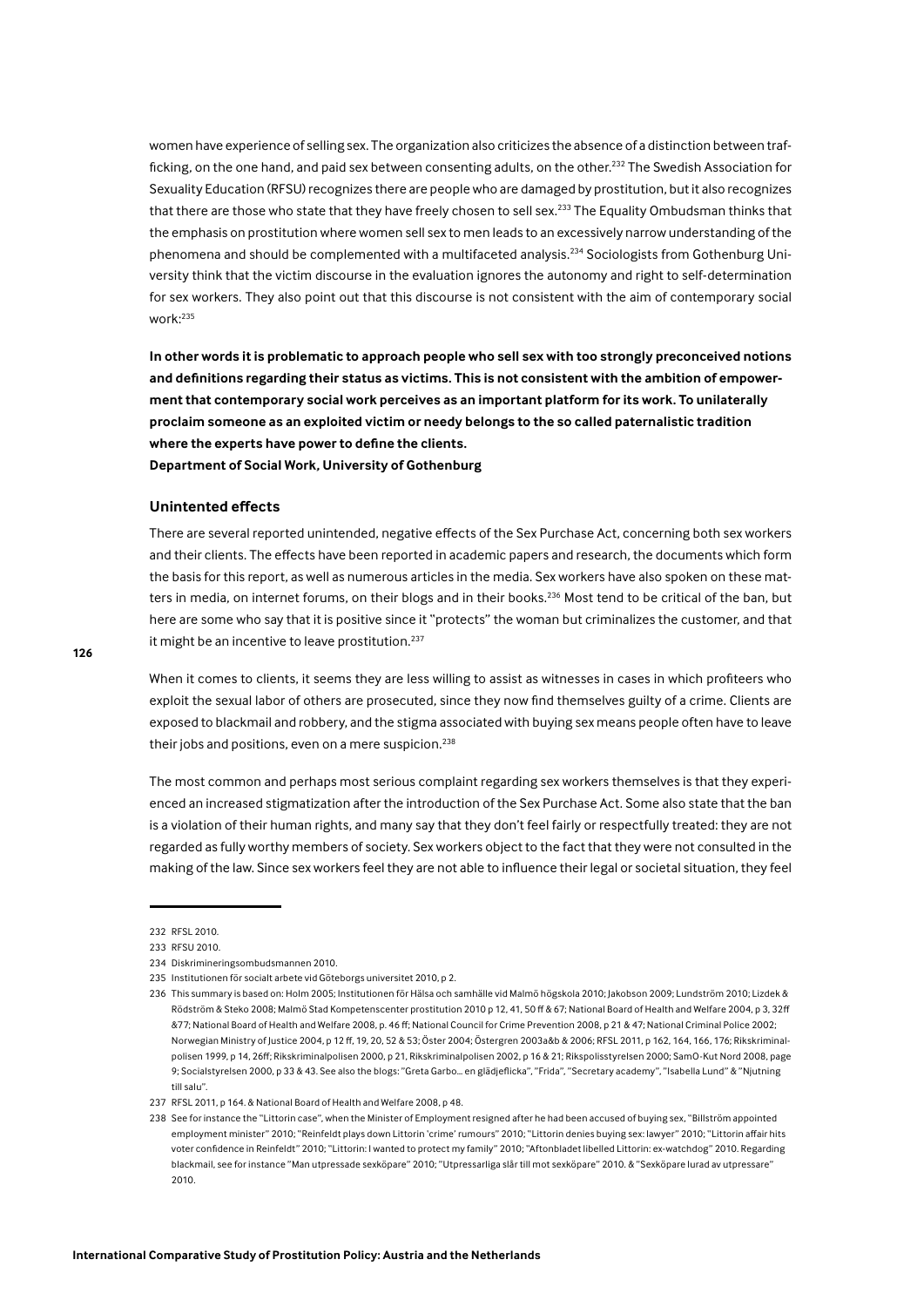powerless. And since the ban builds on the idea that women who sell sex are victims, weak and exploited, many claim that the law propagates stereotypical notions about sex workers.

The National Board of Health and Welfare report that due to the ban sex workers feel less trust in social authorities, police and the legal system, and half of the respondents in the RFSL study say that the current legislation prevents people seeking help.<sup>239</sup> Instead of the police being a source of protection, sex workers feel hunted by them, and are subjected to invasive searches and questioning. There is also a problem in that they are in an unclear legal position – they can be made to testify in a trial but they neither enjoy the rights of the accused nor of the victim. Some report that there is an increased dependency on third parties. Now that it is difficult to make direct contact with clients, sellers must rely on agents/pimps/helpers to find clients.

Reports also conclude that since street-based prostitution has decreased, sex workers experience higher levels of vulnerability in their contact with clients. This is explained in the following way: When clients are fewer on the streets, the clients have higher negotiating powers, which erodes the sellers' bargaining power. This means that sex workers might not be able to demand safer sex practices, that they take greater risks and accept lower prices. Some refer to the ban as a class-law, since there often are no other venues accessible than the street for those who sell sex in order to support a drug habit. And since clients on the streets are fewer and potentially more dangerous, there are more negative consequences for those already marginalized. This seems to differ between the cities. In an ongoing study at Gothenburg University the situations is described as follows:<sup>240</sup>

One social worker says, for instance, that she can see how some women take greater risks, get into cars where there is more than one man and accept lower prices. Whereas people in Stockholm say that the demand is always greater than the supply on the street, the people in Malmö say that the clients are so few that women have to accept those they would have refused earlier, in order to make enough money for drugs.

# Department of Social Work, University of Gothenburg

But there are other problems with the current situation for street workers as well. When the negotiating has to be done in a more rapid way (due to the clients' fear of being caught) it increases the risk of the sex worker making a faulty assessment of the client. And when clients are more stressed and frightened of being exposed, it is also more difficult for the seller to assess whether the client might be dangerous. On top of this, services have to be carried out in even more hidden, and therefore more unprotected, areas. There has not been any specific research done on levels of violence, but several sex workers express fear of increased violence, as well as an actual increase. This situation is summarized by one of the informants in the Norwegian Inquiry:<sup>241</sup>

The Swedish street prostitutes experience a tougher time. They are more frequently exposed to dangerous clients, while the serious clients are afraid of being arrested. Prohibition will never be able to stop the purchase and sale of sex. It could only make conditions worse for the prostitutes. They have less time to assess the client as the deal takes place very hurriedly due to fear on the part of the client. They (the prostitutes) are exposed to violence and sexually transmitted diseases. If the client demands unprotected sex, many of the prostitutes cannot afford to say no. Harassment by the police has increased and the clients no longer provide tip-offs about pimps, for fear of being arrested themselves. The social workers working on the streets have problems reaching them. They (the prostitutes) use pimps for protection.

The Norwegian Ministry of Justice

<sup>239</sup> National Board of Health and Welfare 2008, p 12, & RFSU 2010.

<sup>240</sup> Institutionen för socialt arbete vid Göteborgs universitet 2010.

<sup>241</sup> The Norwegian Ministry of Justice 2004, p 19.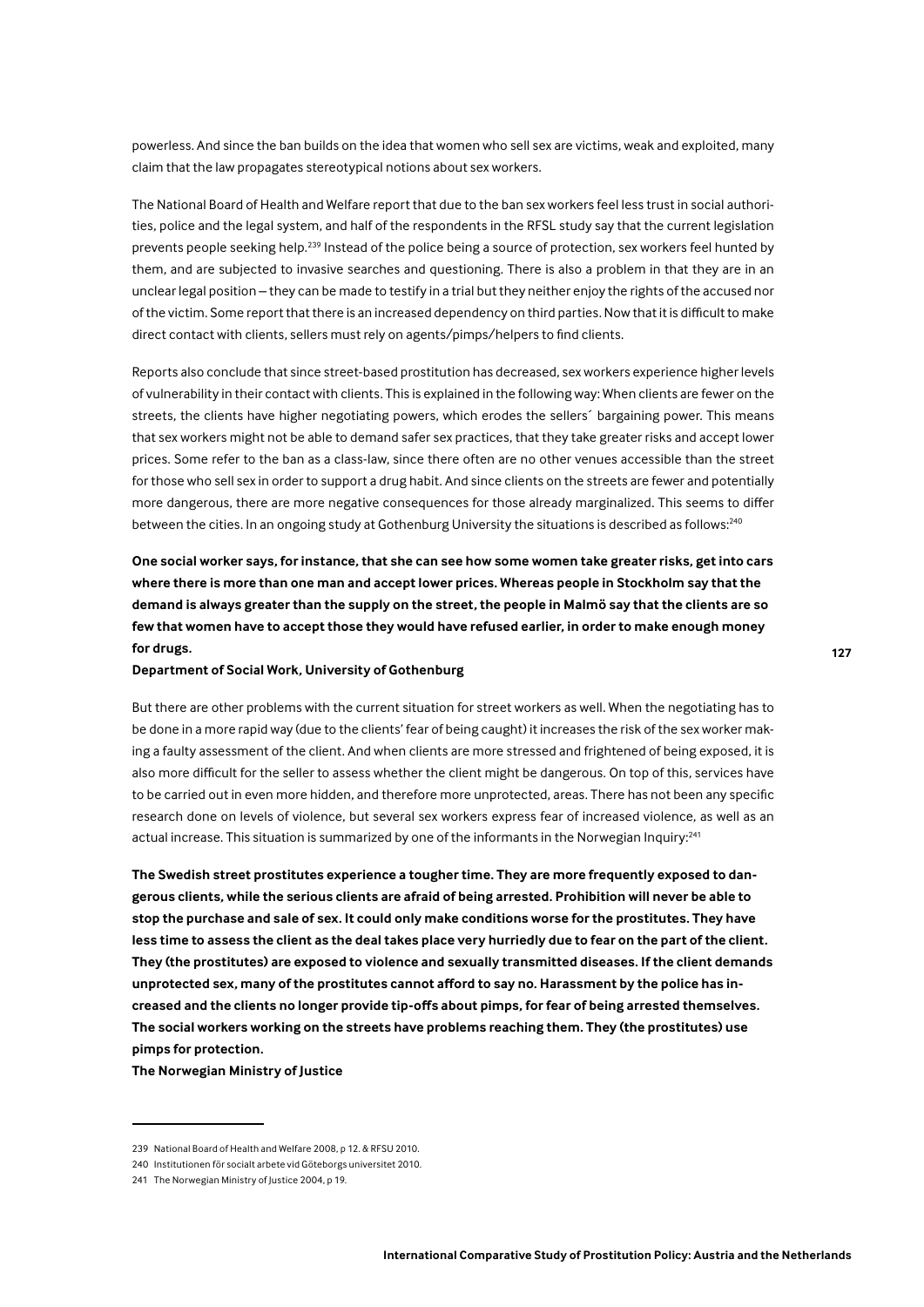These kind of negative effects were also reported in the official evaluation. Seven women who answered a brief survey (conducted by e-mail) and who describe themselves as having chosen to sell sex, state that the criminalization has intensified the social stigma of selling sex, that they feel hunted by the police and that they resent being treated as incapacitated persons whose actions are tolerated, but whose wishes and choices are not respected. The evaluation comments on these findings in the following manner:<sup>242</sup>

# For people who are still being exploited in prostitution, the above negative effects of the ban that they describe must be viewed as positive from the perspective that the purpose of the law is indeed to combat prostitution.

#### The 2010 official evaluation

This conclusion was sharply objected to by the respondents that work against discrimination, and for sexual health. The Discrimination Ombudsman called it "remarkable" since lawmakers' motive in criminalizing only the client was to not additionally stigmatize an already vulnerable group.<sup>243</sup> But the Ombudsman's office went even further in its criticism. Since sex workers had not been given enough opportunity to participate in the official evaluation and influence the definition of their own needs and their situation, it claimed that the evaluation contributed to their disempowerment. A fear raised by the Ombudsman was that the increased stigma would lead to worse prospects for health promotion and HIV-preventive work. It referred to UNAIDS, the Joint United Nations Programme on HIV/AIDS, that discourages criminalization for this reason; social stigma might influence the contact with social authorities, the health care system and the judicial system.

RFSL also referred to UNAIDS and expressed its great concern for the Swedish situation: the organization has knowledge of several instances where HIV-preventive measurements aimed at clients were stopped with reference to the ban. It further believes that the point of view expressed by the evaluation, that "increased stigmatization is positive" is an almost counteractive attitude to harm reduction. For example, sex workers with whom the RFSL has been in contact have reported that stigma prevents them talking about their prostitution experiences when testing for HIV/STI. To strengthen the stigma will lessen the chances to reach people who sell sex and to conduct harm reduction measures, concludes RFSL. The organization also points out that HIVpreventive needs are greater amongst men who sell sex to men and transgender people, but that the official evaluation almost totally ignores this population. Studies done by RFSL showed that 38.5 percent of the men who sell sex never tested for STIs.<sup>244</sup>

It is therefore possible that yet another negative consequence of the ban is an increased level of STI and HIV amongst sex workers and their clients. The Board of Health and Welfare, which also expresses concern about the consequences of an increased stigma, writes in its response that according to the 2010 Swedish UNAIDS report that only 18.5 per cent of drug-using sex workers used a condom during their most recent intercourse.<sup>245</sup>

#### **Conclusion**

We believe that one has to look at several factors to understand the discrepancy between the stated success of the Sex Purchase Act and its documented effects. While there are some police, social workers and former sex workers who claim that the ban has indeed helped reduce prostitution and trafficking and deterred clients without any adverse effects, the reports and documents that have a scientific rather than ideological base do not support these success claims. Hence, as we and others have written elsewhere, we believe that it is in the ideological and cultural domains that the creation of the "unique" Sex Purchase Act and the above mention

<sup>242</sup> SOU 2010:49b, p 34.

<sup>243</sup> Diskrimineringsombudsmannen 2010.

<sup>244</sup> RFSL 2010.

<sup>245</sup> Socialstyrelsen 2010.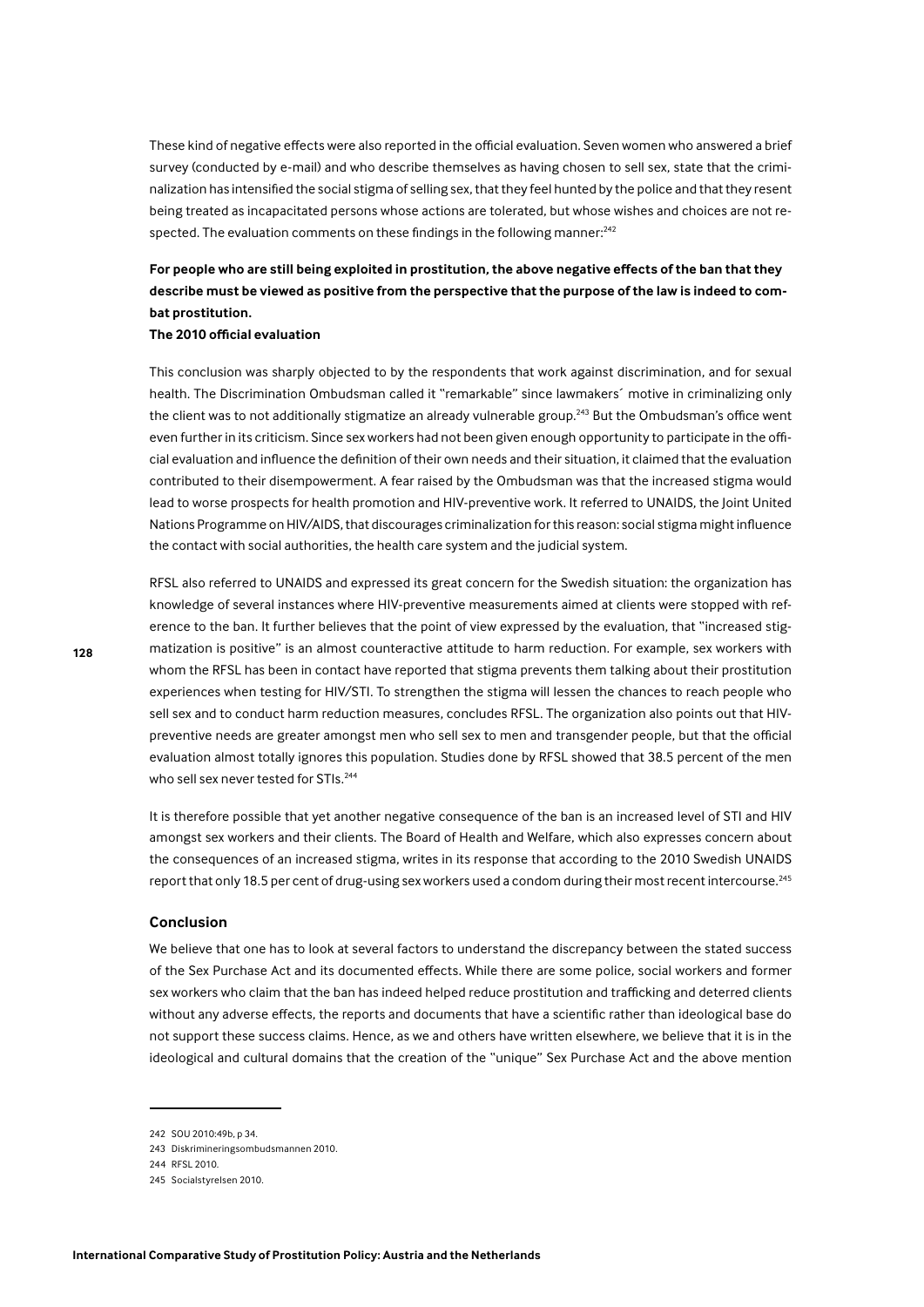discrepancy must be found. It has to do with a desire to create and uphold a national identity of being the moral consciousness in the world; with notions or "good" and "bad" sexuality; with the whore stigma; with creating new forms of sexual deviancy; with a communitarian, rather than liberal, political culture, and perhaps above all: a stereotypical and uninformed understanding of prostitution.<sup>246</sup>

Our stance when it comes to policy regarding prostitution is that it has to be based on knowledge rather than ideology. We also believe that when policy is developed, the actors at the heart of this policy must be adequately consulted and duly respected. In our opinion, this has not been the case with regards to "the Swedish model".

<sup>246</sup> Dodillet 2009, Kulick 2005, Gould 2001, Östergren 2006.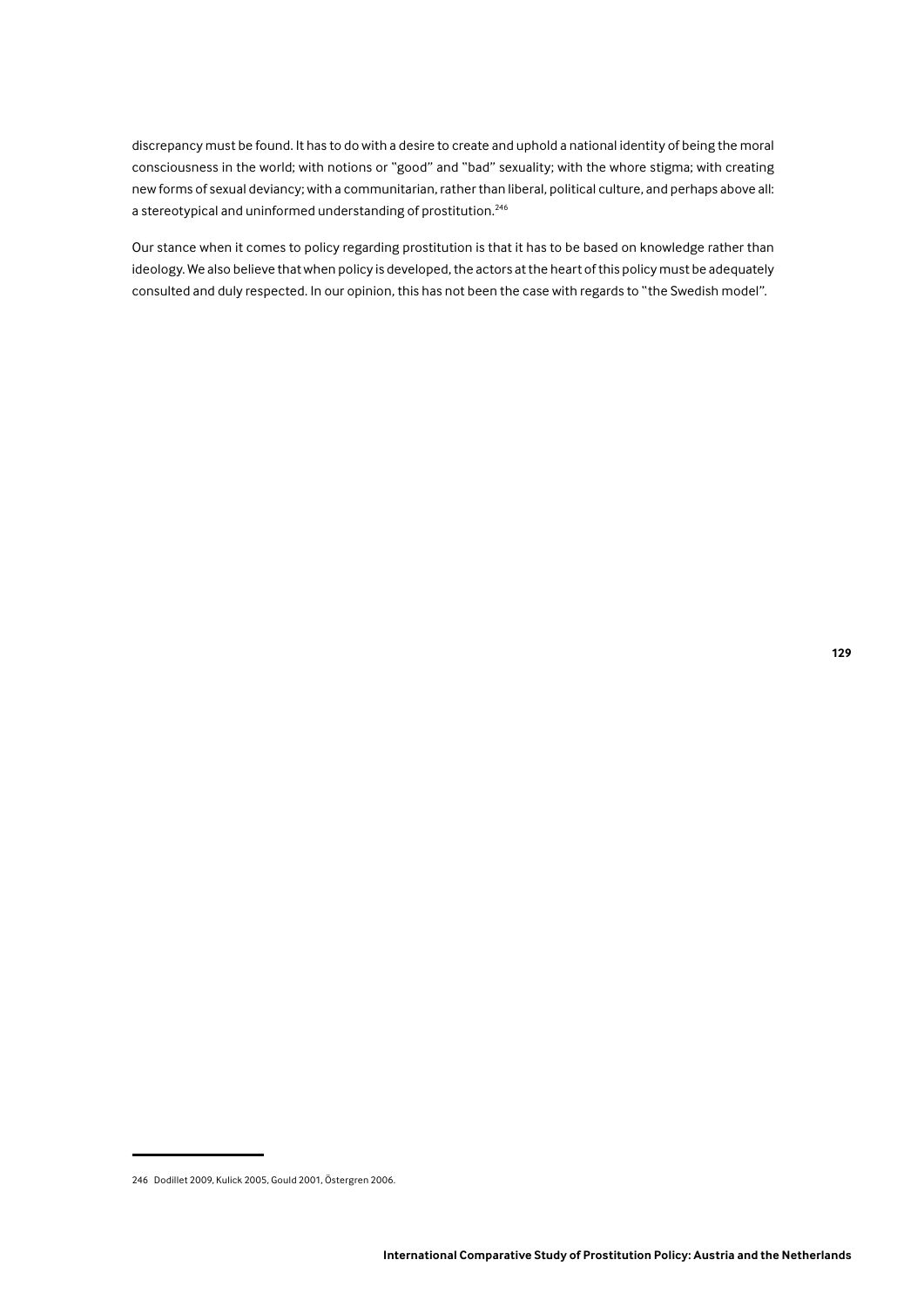# **Bibliography**

"Aftonbladet libelled Littorin: ex-watchdog" (2010), The Local, 16th July. http://www.thelocal.se/27832/20100716/ (1st May 2011).

Agustín, Laura (2010), " Big claims, little evidence: Sweden's law against buying sex", in: The Local 23th July. http://www.thelocal. se/27962/20100723/ (1st May 2011).

Agustín, Laura & Persson, Louise (2010a), "Tvivelaktig rapport om sexköp", in: Svenska Dagbladet 15th July. http://www.svd.se/opinion/brannpunkt/tvivelaktig-rapport-om-sexkop 4994599.svd (1st May 2011).

Agustín, Laura & Persson, Louise (2010b), "Skarhed och Ask måste ta till sig kritiken mot utvärderingen av sexköpslagen", on: newsmill.se 13th September. http://www.newsmill.se/artikel/2010/09/13/skarhed-och-ask-m-ste-ta-till-sig-kritiken-mot-utv-rderingen-av-sexk-pslagen (1st May 2011).

Altstadt, Ann Charlotte (2006), "Får en hora vara nöjd?", in: Aftonbladet 16th November. http://www.aftonbladet.se/kultur/huvudartikel/article10995965.ab (9th May 2011).

Ask, Beatrice (2011), "Sweden: Why we criminalized purchase of sexual services", on: CNN.com 31 March. http://articles.cnn. com/2011-03-31/opinion/sweden.beatrice.ask.trafficking 1 human-trafficking-prostitution-sexual-services? s=PM:OPINION (1st May 2011).

Berg, Marianne & Lindberg, Camilla (2010), "Skrota sexköpslagen för kvinnornas skull", in: Expressen 21st July. http://www.expressen.se/debatt/1.2071323/debatt-skrota-sexkopslagen-for-kvinnornas-skull (1st May 2011).

"Billström appointed employment minister" (2010), The Local, 7<sup>th</sup> July. http://www.thelocal.se/27652/20100707/ (1st May 2011).

BRÅ (2000), Förbud mot köp av sexuella tjänster. Tillämpningen av lagen under första året. BRÅ-rapport 2000:4. English summary available as: Prohibition of the purchase of sexual services.http://www.bra.se/extra/measurepoint/?module instance=4&name=0003238839.pdf&url=/dynamaster/file archive/050124/39bbe64c25c0419622be93c8a1aa 7a52/0003238839.pdf (6th May 2011).

BRÅ (2008), Sexuell människohandel. En fråga om tillgång och efterfråga. Rapport 2008:24. http://www.bra.se/extra/faq/?module\_ instance=2&action=question\_show&id=481&category\_id=0 (6th May 2011).

BRÅ (2010), Prostitution och människohandel för sexuella ändamål. En första uppföljning av regeringens handlingsplan. Rapport 2010:5. http://www.bra.se/extra/faq/?module instance=2&action=question show&id=544&category id=1 (6<sup>th</sup> May 2011).

Claude, Kajsa (2010), Targeting the sexbuyer. The Swedish example: stopping prostitution and trafficking where it all begins. Svenska Institutet.http://www.si.se/upload/Human%20Trafficking/Targeting%20the%20sex%20buyer.pdf (9th May 2011).

Diskrimineringsombudsmannen (2010), Remissvar ang SOU 2010:49, Förbud mot köp av sexuell tjänst. http://www.do.se/sv/Om-DO/Remissvar/2010/Yttrande-over-Forbud-mot-kop-av-sexuell-tianst-En-utvardering-1999-2008-SOU-201049/(11th May 2011).

Dodillet, Susanne (2009), Är sex arbete? Svensk och tysk prostitutionspolitik sedan 1970-talet. Stockholm. http://www.vertigo.se/ index.php?id=22&BOOK=90 (11th May 2011).

Dodillet, Susanne (2010), "Prostitutionsforskare: Utvärderingen av sexköpslagen är en vetenskaplig skandal" on: newsmill.se 21st July, http://www.newsmill.se/artikel/2010/07/21/prostitutionsforskare-utv-rderingen-av-sexk-pslagen-r-en-vetenskaplig-skandal (1st May 2011).

130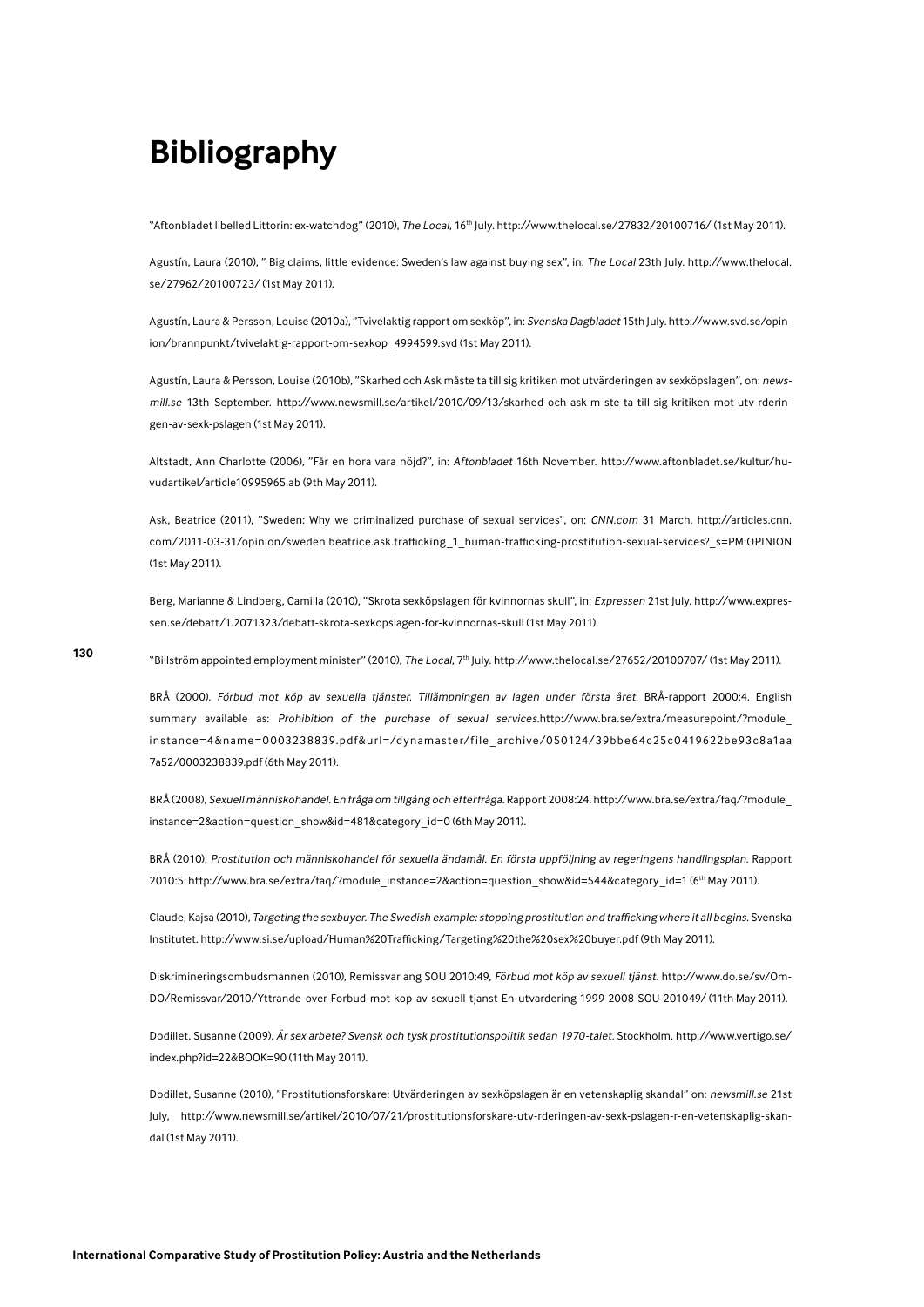Gould, Arthur (2001), "The Criminalisation of Buying Sex: the Politics of Prostitution in Sweden", in: Journal of Social Policy, 2001/3. http://www.worldaidscampaign.org/en/content/download/80798/805278/file/Gould The%20Criminalisation%20of%20Buying%20Sex.pdf (9th May 2011).

Hagwall, Per & Laakso, Erik & Rehbinder, Carl Johan & von Schantz, Helena & Wagenius, Hanna (2010), "Sexköpslagen är en orimlig morallag", on: http://www.eriklaakso.nu/?p=2880, 23 July (1st May 2011).

Holm, Tanya (2005). "Agens. Om konsten att se handling bortom det förväntade." Department of Political Science, Economics and Law and Sociology at Södertörn University. http://www.worldaidscampaign.org/en/content/download/80798/805278/file/ Gould\_The%20Criminalisation%20of%20Buying%20Sex.pdf (9th May 2011).

Holmström, Charlotta & Skilbrei, May-Len (ed) (2008), Prostitution i Norden. TemaNord 2008:604. http://www.norden.org/da/publikationer/publikationer/2008-604/at download/publicationfile (9th May 2011).

Holmström, Charlotta (2008), "Prostitution och människohandel för sexuella ändamål i Sverige: Omfattning, förekomst och kunskapsproduktion", in: Charlotta Holmström & May-Len Skilbrei (ed), Prostitution i Norden. TemaNord 2008:604.

"How laws are made", http://www.sweden.gov.se/sb/d/2854/a/19197. (1st May 2011).

Institutionen för Hälsa och samhälle vid Malmö högskola (2010), Remissvar ang SOU 2010:49, Förbud mot köp av sexuell tjänst.

Institutionen för klinisk och experimentell medicin vid Linköpings universitet (2010), Remissvar ang SOU 2010:49, Förbud mot köp av sexuell tiänst.

Institutionen för socialt arbete vid Göteborgs universitet (2010), Remissvar ang SOU 2010:49, Förbud mot köp av sexuell tjänst.

Jakobson, Pye (2008), Mellan lögn och verklighet. Önskemål och behov bland sexarbetare i Finland och Sverige. PRO tukipiste. http:// rosealliance.se/publicerat/mlov.pdf (9th May 2011).

131

Jakobson, Pye (2009), Interview. On: Youtube 15<sup>th</sup> June. http://www.youtube.com/watch?v=7D7nOh57-I8 (1st May 2011).

Justitiedepartementet (2008), Pressmeddelande. Ny handlingsplan mot prostitution och människohandel för sexuella ändamål. 16 juli. http://www.sweden.gov.se/sb/d/10751/a/108695 (9th May 2011).

Juridiska fakulteten vid Lunds universitet (2010), Remissvar ang SOU 2010:49, Förbud mot köp av sexuell tjänst.

Juridiska fakulteten vid Uppsalas universitet (2010), Remissvar ang SOU 2010:49, Förbud mot köp av sexuell tjänst.

Kriminologiska institutionen vid Stockholms universitet (2010), Remissvar ang SOU 2010:49, Förbud mot köp av sexuell tjänst. http:// www.criminology.su.se/content/1/c6/02/33/75/SOU\_2010\_49\_Kriminologiska\_institutionens\_remissvar.pdf (9th May 2011).

Kulick, Don (2005), "Four hundred thousand Swedish perverts", in GLQ 11:2, p 205-235. http://myweb.dal.ca/mgoodyea/Documents/Sweden/400,000%20Swedish%20perverts%20Kulick%20GL0%2011%282%29%202005%20205-35.pdf (11th May 2011).

Kuosmanen, Jari (2008), "Tio år med lagen. Om förhållnings-sätt till och erfarenheter av prostitution i Sverige", in: Charlotta Holmström & May-Len Skilbrei (ed), Prostitution i Norden. TemaNord 2008:604.

Kuosmanen, Jari (2010), "Attitudes and perceptions about legislation prohibiting the purchase of sexual services in Sweden", in: European Journal of Social Work, 17th August, http://www.informaworld.com/smpp/content~content=a925892605~db=all~iump type=rss (9th May 2011).

"Låt folk få köpa sex!" (2009), Aftonbladet, 10th October. http://www.aftonbladet.se/debatt/article12035042.ab (9th May 2011).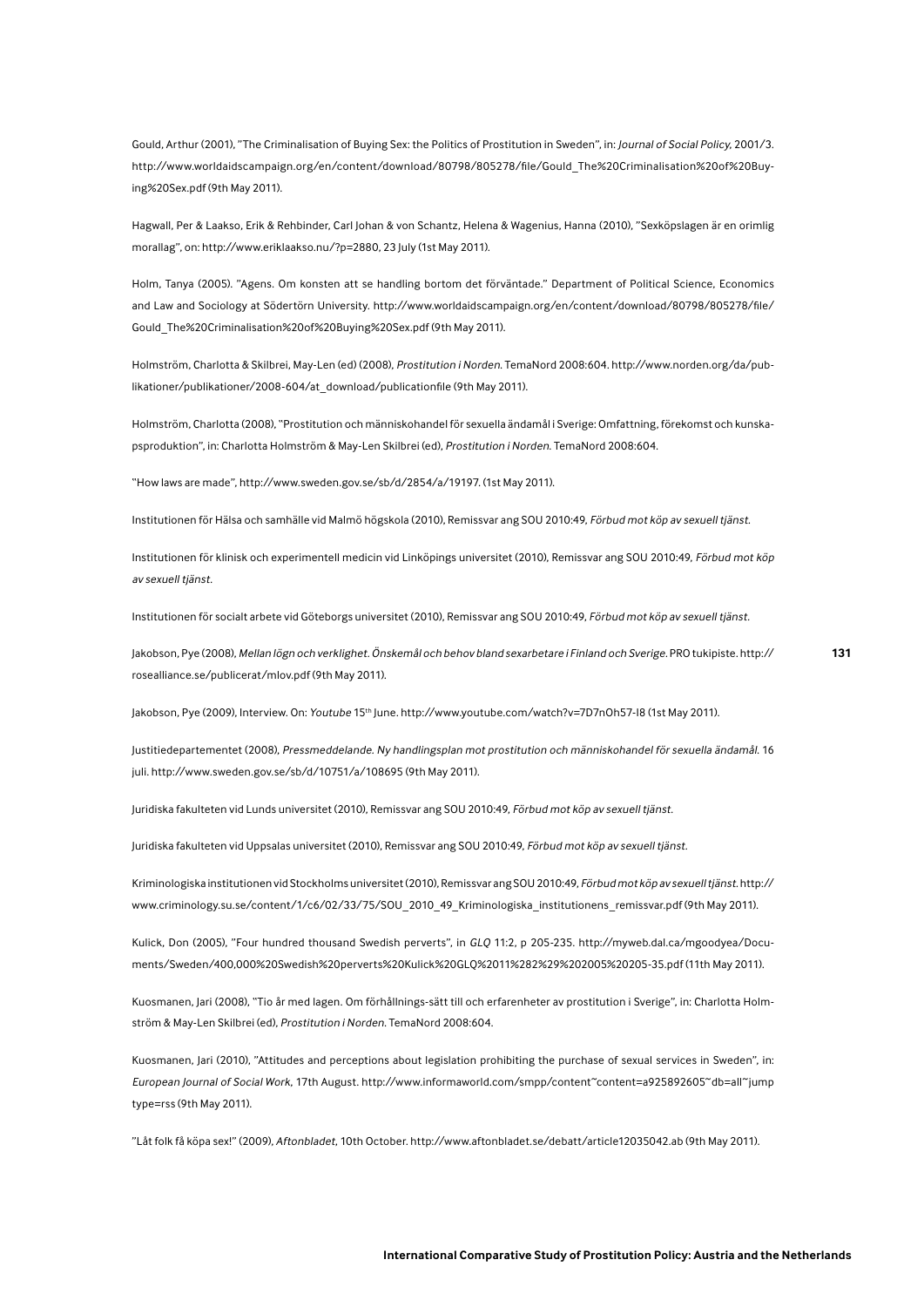"Littorin affair hits voter confidence in Reinfeldt" (2010), The Local, 13th July. http://www.thelocal.se/27760/20100713/ (1st May  $2011$ ).

"Littorin denies buying sex: lawyer" (2010), The Local, 10<sup>th</sup> July. http://www.thelocal.se/27710/20100710/ (1st May 2011).

"Littorin: I wanted to protect my family" (2010), The Local, 14th July. http://www.thelocal.se/27774/20100714/ (1st May 2011).

Lizdek, Tamara & Rödström, Emma & Steko, Oriana (2008), 2000-talets nattfjärilar. En kvalitativ studie om konstruktioner kring personer som säljer sexuella tjänster. Department of Social Work at Göteborgs Universitet. http://gupea.ub.gu.se/bitstream/2077/19201/1/gupea 2077 19201 1.pdf (9th May 2011).

Lundström, Elisabet (2010), Sexköpslagens glömda kvinnor. En diskursanalytisk studie av bilden av prostitution i teori och praktik. Department of Social Work at Stockholm University. http://su.diva-portal.org/smash/get/diva2:401777/FULLTEXT01 (9th May  $2011$ 

Malmö Stad Kompetenscenter prostitution (2010). Handlar det om val? Sexhandeln via community, chatt och portal, http://www. malmo.se/download/18.5e17dc6a12be77c831780004272/Handlar+det+om+val\_1.03.pdf(1st May 2011).

Malmö Stad Kompetenscenter prostitution (not dated). Verksamhetsberättelse 2009. http://www.malmo.se/download/18.4d147b a1286e5bcbb4800030219/Verksamhetsber%C3%A4ttelse+KC+prostitution.pdf (4th May 2011).

"Man utpressade sexköpare" (2010), Hallands nyheter, 11th October. http://hn.se/nyheter/omkretsen/1.1020868-man-utpressade-sexkopare (9th May 2011).

Ministry of Education and Research (2008), Action Plan against Prostitution and Human Trafficking for Sexual Purposes. http://www. sweden.gov.se/sb/d/574/a/110629 (6th May 2011).

Motion 2009/10:Ju276. Sexköpslagens avskaffande. http://www.riksdagen.se/Webbnav/index.aspx?nid=410&dok\_id=GX02Ju276 (6th May 2011).

Motion 2010/11:Ju249. Sexköpslagens avskaffande. http://www.riksdagen.se/Webbnav/index.aspx?nid=410&typ=mot&rm=2010/ 11&bet=Ju249 (9th May 2011).

National Board of Health and Welfare (2004), Prostitution in Sweden 2003. Knowledge, beliefs & Attitudes Of Key Informants. http:// www.socialstyrelsen.se/Lists/Artikelkatalog/Attachments/10488/2004-131-28 200413128.pdf (1st May 2011).

National Board of Health and Welfare (2008), Prostitution in Sweden 2007. http://www.socialstyrelsen.se/Lists/Artikelkatalog/Attachments/8806/2008-126-65 200812665.pdf (1st May 2011).

National Board of Youth Affairs (2008), See me. (Se mig: Unga om sex och internet) http://www.ungdomsstyrelsen.se/ad2/user documents/See\_me.pdf (1st May 2011).

National Council for Crime Prevention (BRÅ) (2008), The Organisation of Human Trafficking. A Study of Criminal Involvement in Sexual Exploitation in Sweden, Finland and Estonia. Report 2008:21. http://eucpn.org/download/?file=bra organisation trafficking.pdf&type=8 (9th May 2011).

National Council for Crime Prevention (BRÅ) (2000), Förbud mot köp av sexuella tjänster. Tillämpningen av lagen under första året. BRÅ-rapport 2000:4. English summary available as: Prohibition of the purchase of sexual services. http://www.bra.se/extra/ measurepoint/?module instance=4&name=0003238839.pdf&url=/dynamaster/file archive/050124/39bbe64c25c0419622be9 3c8a1aa7a52/0003238839.pdf (6th May 2011).

National Criminal Police (2001), Trafficking in Women. Situation report no. 3 January 1 - December 31, 2000. RKP KUT Report 2001:3b.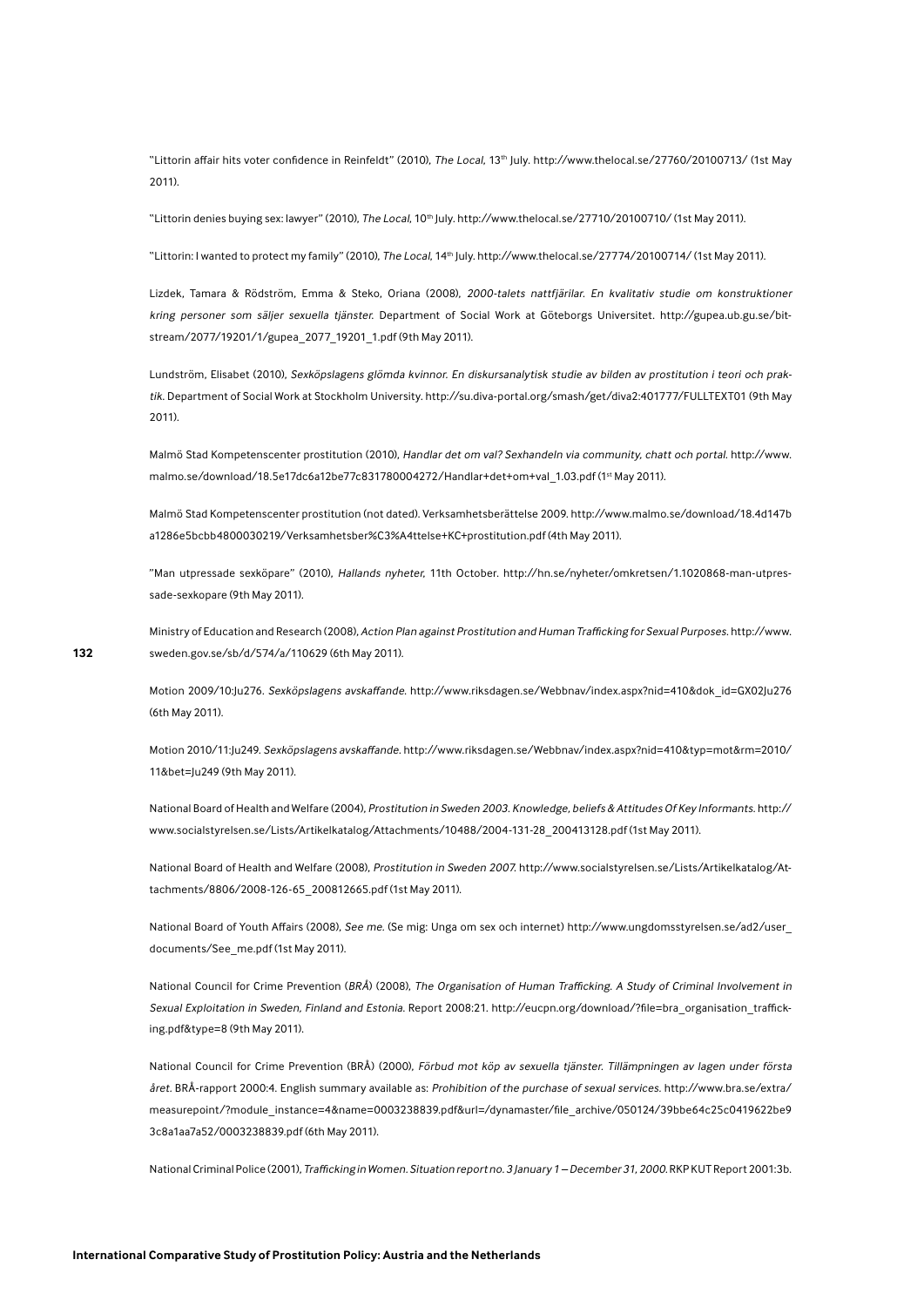National Criminal Police (2002), Trafficking in Women. Situation report no. 4 January 1 - December 31, 2001. RKP KUT Report 2002:1b.

National Criminal Police (2003), Trafficking in Women. Situation report no. 5 January 1 - December 31, 2002. RKP KUT Report 2003:1b.

National Criminal Police (2006), Trafficking in human beings for sexual purposes. Situation report no. 8 January 1 - December 31, 2005. RKP KUT Rapport 2006:4b. http://www.osce.org/cthb/25186 (6th May 2011).

National Criminal Police (2007), Trafficking in human beings for sexual and other purposes. Situation report 9 1 January - 31 December 2006. RKP Report 2007:6b. http://www.polisen.se/Global/www%20och%20Intrapolis/Informationsmaterial/01%20Polisen%20nationellt/Engelskt%20informationsmaterial/Trafficking Lagesrapport 9 ENG.pdf (6th May 2011).

National Police Board (2010), Situation Report 11. Trafficking in human beings for sexual and other purposes. RPS Report 2010:6. http://www.si.se/upload/Human%20Trafficking/L%C3%A4g%2011%20Fin%20ENG.PDF (6<sup>th</sup> May 2011).

NIKK (2008), Prostitution in the Nordic Countries. Conference report, Stockholm, October 16-17, 2008. http://www.norden.org/da/ publikationer/publikationer/2009-756 (1st May 2011).

Norwegian Ministry of Justice (2004), Purchasing Sexual Sevices in Sweden and the Netherlands. Legal Regulation and Ecperiences. An abbreviated English version. http://www.regjeringen.no/upload/kilde/jd/rap/2004/0034/ddd/pdfv/232216-purchasing sexual\_services\_in\_sweden\_and\_the\_nederlands.pdf(1st May 2011).

Öster, Hedvig (2004), Kvinnor inom könshandel. Orsaker, konsekvenser och lagstiftning. Department of Social Work at Stockholm University. http://su.diva-portal.org/smash/get/diva2:193115/FULLTEXT01 (11th May 2011).

Östergren, Petra (2003a), Synden ideologiserad. Modern svensk prostitutionspolicy som identitets- och trygghetsskapare. Department of Social Anthropology at Stockholm Universitet. http://www.petraostergren.com/upl/files/8914.pdf (9th May 2011).

Östergren, Petra (2003b), Sexworkers critique of Swedish policy. www.petraostergren.com (1st May 2011).

Östergren, Petra (2006), Porr, horor och feminister. Stockholm. http://www.nok.se/nok/allmanlitteratur/titlar-allmanlitt/p/Porrhoror-och-feminister-ISBN-9789127113947/ (11<sup>th</sup> May 2011).

Pion & RoseAlliance & (2010), "Skandinaviske sexarbejdere står sammen for rettigheder", on: http://s-i-o.dk/wordpress/?p=61,30th July, (1st May 2011).

Proposition 1997/98:55. Kvinnofrid. http://www.regeringen.se/content/1/c4/22/66/5406e038.pdf (1st May 2011).

Regeringens skrivelse 2007/08:167. Handlingsplan mot prostitution och människohandel för sexuella ändamål.http://www.regeringen.se/sb/d/9761/a/108621 (11th May 2011) Available in English at: http://www.sweden.gov.se/sb/d/574/a/110629 (11th May  $2011$ ).

"Reinfeldt plays down Littorin 'crime' rumours" (2010), The Local, 8<sup>th</sup> July. http://www.thelocal.se/27684/20100708/ (1st May 2011).

RFSL (2011), Osynliga synliga aktörer. Hbt-personer med erfarenhet av att sälja och/eller köpa sexuella tjänster. http://www.rfsl.se/ public/RFSL\_Osynliga\_Synliga\_Akt%C3%B6rer\_-\_Low\_Res.pdf(11th May 2011).

RFSL (2010), Remissvar ang SOU 2010:49, Förbud mot köp av sexuell tjänst. http://app.rfsl.se/apa/19/public\_files/ry\_101025\_kop\_ av\_sexuell\_tjanst.pdf (11th May 2011).

RFSU (2010), Remissvar ang SOU 2010:49, Förbud mot köp av sexuell tjänst. http://www.rfsu.se/sv/Sex-och-politik/Remisser-ochyttranden/Yttrande-over-betankandet-Forbud-mot-kop-av-sexuell-tjanst-En-utvardering-1999-2008-SOU-201049/ (11th May 2011).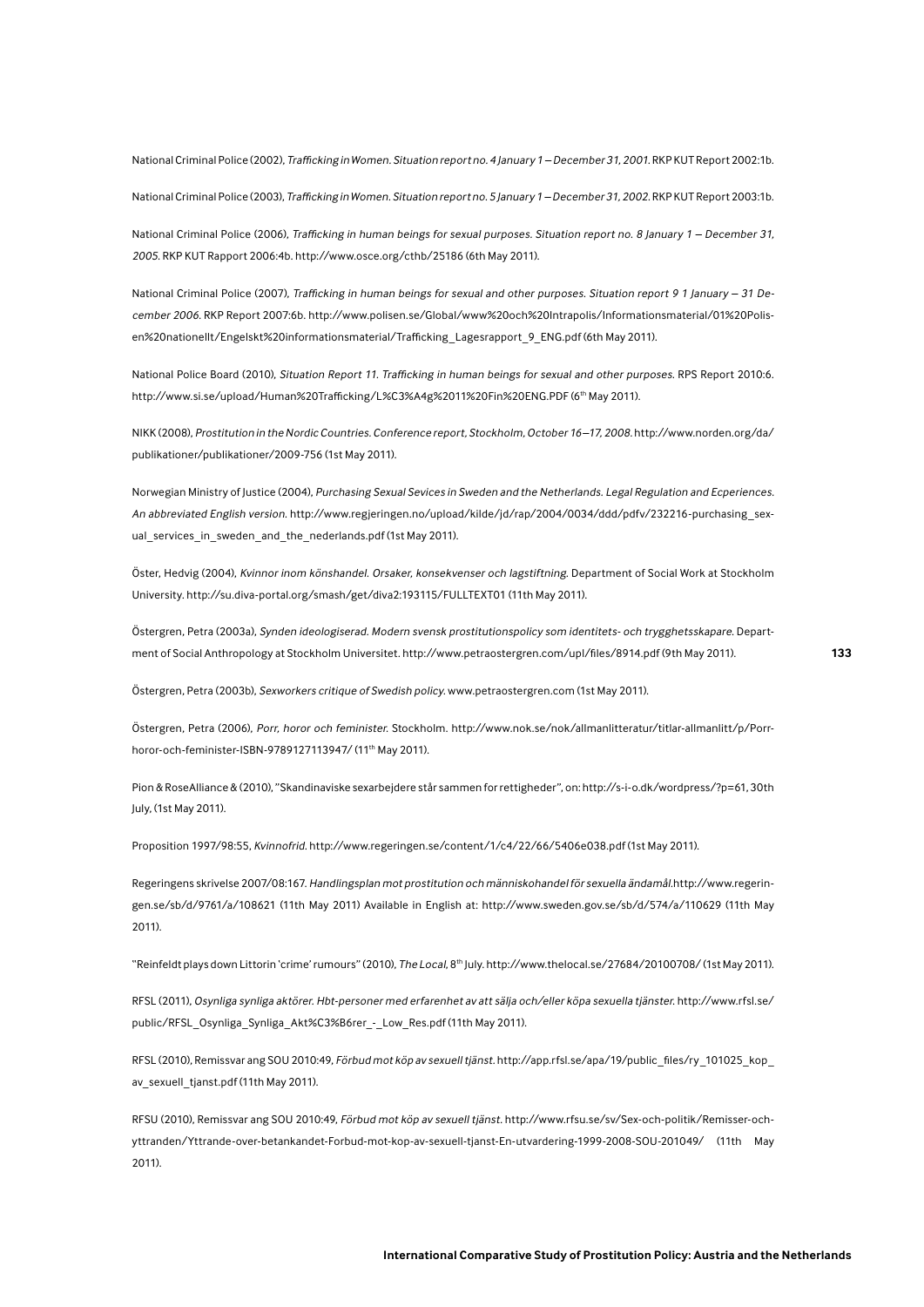Riksdag Kammarens protokoll: 1998/99:59, Fredagen den 19 februari Anf. 61. Lars Engqvist. http://www.riksdagen.se/ webbnav/?nid=101&dok\_id=GM0959&bet=1998/99:59 (12th May 2011).

Rikskriminalpolisen (1999), Handel med kvinnor. Lägesrapport 1. Juni 1999. RKP KUT Rapport 1999:16.

Rikskriminalpolisen (2000), Handel med kvinnor. Lägesrapport 2. 1 juli-21 december 1999. RKP KUT Rapport 2000:1.

Rikskriminalpolisen (2001), Handel med kvinnor. Lägesrapport 3. 1 januari-31 december 2000. RKP KUT Rapport 2001:3.

Rikskriminalpolisen (2002), Handel med kvinnor. Lägesrapport 4. 1 januari-31 december 2001. RKP KUT Rapport 2002:1.

Rikskriminalpolisen (2003), Handel med kvinnor. Lägesrapport 5. 31 december 2002. RKP KUT Rapport 2003:1.

Rikskriminalpolisen (2004), Människohandel för sexuella ändamål. Lägesrapport 6. 1 januari-31 december 2003. RKP KUT Rapport 2004:2.

Rikskriminalpolisen (2005), Människohandel för sexuella ändamål. Lägesrapport 7.1 jan-31 dec 2004. RKP KUT Rapport 2005:4.

Rikskriminalpolisen (2006), Människohandel för sexuella ändamål m.m. Lägesrapport 8. 1 jan-31 dec 2005. RKP KUT Rapport 2006:4. http://www.osce.org/cthb/25186 (12th May 2011).

Rikskriminalpolisen (2007), Människohandel för sexuella och andra ändamål. Lägesrapport 9, 1 jan-31 dec 2006. RKP KUT Rapport http://www.polisen.se/Global/www%20och%20Intrapolis/Informationsmaterial/01%20Polisen%20nationellt/Engel-2007:6. skt%20informationsmaterial/Trafficking Lagesrapport 9 ENG.pdf (12th May 2011).

Rikspolisstyrelsen (2001), Lag (1998:408) om förbund mot köp av sexuella tjänster. Metodutveckling avseende åtgärder mot prostitution. ALM 429-14044/99. 2001, POB-429-4616/99.

Rikspolisstyrelsen (2009), Människohandel för sexuella och andra ändamål 2007-2008. Lägesrapport 10. RPS Rapport 2009:1. http:// www.polisen.se/Global/www%20och%20Intrapolis/Rapporter-utredningar/01%20Polisen%20nationellt/Ovriga%20rapporterutredningar/Manniskohandel lagesrapport 10 webb.pdf (12th May 2011).

Rikspolisstyrelsen (2010), Människohandel för sexuella och andra ändamål 2009. Lägesrapport 11. RPS Rapport 2010:5. http://www. polisen.se/Global/www%20och%20Intrapolis/Rapporter-utredningar/01%20Polisen%20nationellt/Ovriga%20rapporter-utredningar/Manniskohandel Rapp rps100913t.pdf (12th May 2011).

Rikspolisstyrelsen (2010b), Pressmeddelande, Polisen kraftsamlar mot prostitution och människohandel. 8th March. http://www. mynewsdesk.com/se/view/pressrelease/polisen-kraftsamlar-mot-prostitution-och-maenniskohandel-380767 (1st May 2011).

SamO-Kut Nord 2008, Människohandel för sexuella ändamål. Lägesrapport. AAC-491-166-08:156. http://www.polisen.se/Global/ www%20och%20Intrapolis/Informationsmaterial/Norrbotten/rapport prostitution.pdf (1st May 2011).

"Sexköpare lurad av utpressare" (2010), Sydsvenskan, 1st March. http://hn.se/nyheter/omkretsen/1.1020868-man-utpressadesexkopare (1st May 2011).

Siring, Annelie (2008), "Sexhandel, sexköpslagstiftning och myndighetsförståelse. Ett svenskt exempel", in: Charlotta Holmström & May-Len Skilbrei (ed), Prostitution i Norden. TemaNord 2008:604.

Socialstyrelsen (2000), Kännedom om prostitution 1998-1999. SoS-Rapport 2000:5.

Socialstyrelsen (2004), Kännedom om prostitution 2003.

Socialstyrelsen (2007), Kännedom om prostitution 2007.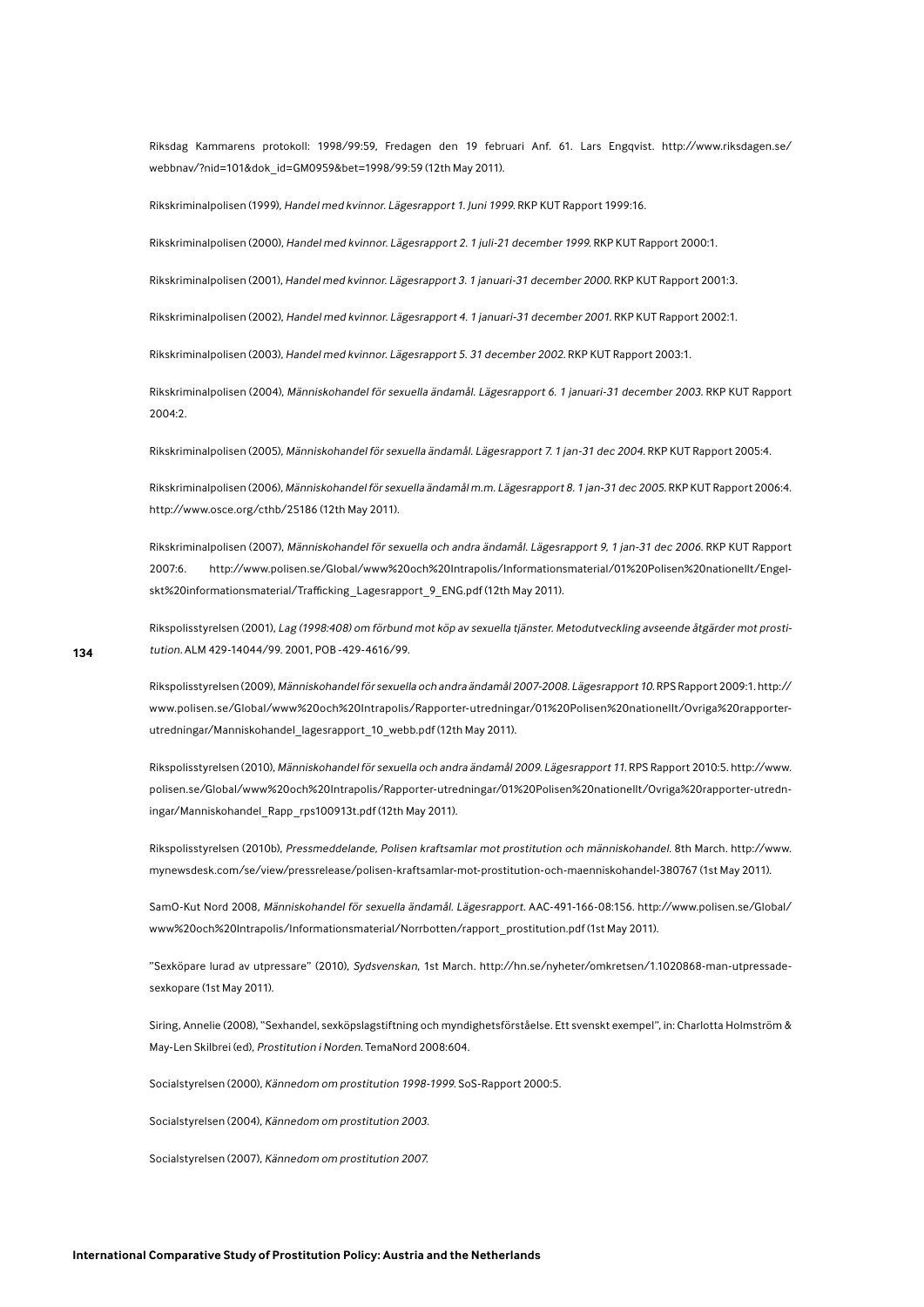Socialstyrelsen (2010), Remissvar ang SOU 2010:49, Förbud mot köp av sexuell tjänst.

Socialstyrelsen (2011), Sex mot ersättning - utbildningsmaterial om stöd och hjälp till vuxna. http://www.socialstyrelsen.se/publikationer2011/2011-3-6 (1st May 2011).

SOU 1995:15, Könshandeln. http://www.sweden.gov.se/sb/d/108/a/25123 (9th May 2011).

SOU 2008:41, Människohandel och barnäktenskap – ett förstärkt straffrättsligt skydd. http://www.regeringen.se/sb/ d/10025/a/103517 (9th May 2011).

SOU 2010:49a, Förbud mot köp av sexuell tjänst. En utvärdering 1999-2008.

SOU 2010:49b, Inquiry on the evaluation of the prohibition of the purchase of sexual services. (English translation.) http://www. sweden.gov.se/sb/d/2093 (1st May 2011).

Svenska Institutet (2011), Slutrapport. Svenska institutets uppdrag inom ramen för handlingsplanen mot prostitution och människohandel för sexuella ändamål. 30th March, http://www.si.se/upload/Docs/Human%20trafficking/Slutrapport%20Svenska%20 Institutet%20Prostitution%20och%20M%C3%A4nniskohandel.pdf (9th May 2011).

Sveriges radio P1 (2009), Ekot. Många svenskar vill köpa sex trots förbud. 4th May. http://sverigesradio.se/sida/artikel.aspx?progra mid=83&artikel=2809348 (1st May 2011).

Sveriges Radio Radio Sweden (2009) Anti-Prostitution Law Effective?: The law is inefficient and amoral. 5th May. http://sverigesradio. se/sida/artikel.aspx?programid=2054&artikel=2814126 (5th May 2011).

Sveriges Radio P3 (2008), Verkligheten. Prästfest. 2nd March. http://sverigesradio.se/sida/artikel.aspx?programid=3052&artik el=1921519 (1st May 2011).

Ungdomsstyrelsen (2008), Se mig. Unga om sex och internet. http://www.ungdomsstyrelsen.se/ad2/user\_documents/Se\_mig. pdf (1st May 2011).

"Utpressarliga slår till mot sexköpare" (2010), Kvällsposten, 9th June. http://kvp.expressen.se/nyheter/1.2018307/utpressarligaslar-till-mot-sexkopare (1st May 2011).

The National Board of Youth Affairs (2010) See me. Summary. http://www2.ungdomsstyrelsen.se/butiksadmin/showDoc/ff-8080812568bac501270973ec3b0027/See me.pdf (1st May 2011).

#### **Webpages and blogs:**

"Frida", http://plexiglasfrida.bloggproffs.se/ (1<sup>st</sup> May 2011).

"Greta Garbo...en glädjeflicka", http://blogg.expressen.se/gretagarbo/ (1st May 2011).

http://www.aftonbladet.se/debatt/article12035042.ab (1st May 2011).

http://www.expressen.se/nyheter/1.2307402/darfor-vill-ask-skarpa-maxstraff-for-sexkop (1st May 2011).

http://www.newsmill.se/millord/Sexköpslagen (2nd May 2011).

http://www.petraostergren.com (9th May 2011).

http://www.susannedodillet.com (9th May 2011).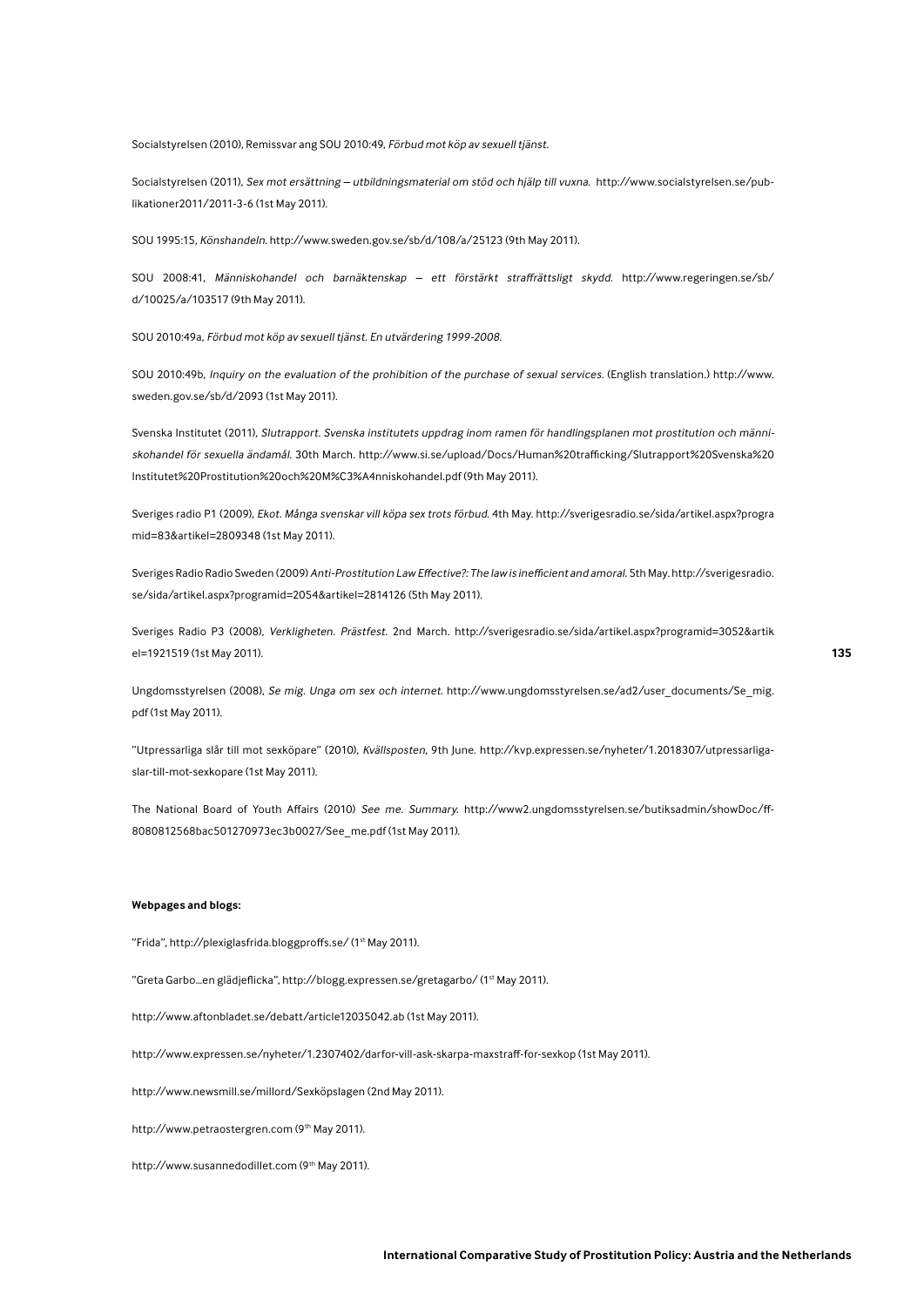"Isabella Lund", http://sensuellqkonsult.wordpress.com/ (1st May 2011).

"Kamferdroppar", http://kamfertext.blogspot.com/index.html (1<sup>st</sup> May 2011).

"Loke - kultur & politik", http://ejnermark.blogspot.com/ (1st May 2011).

"Njutning till salu", http://njutningtillsalu.blogspot.com/ (1<sup>st</sup> May 2011).

"Reformera sexköpslagen", http://sexkopslagen.wordpress.com/ (1st May 2011).

"Röd libertarian", http://redlib.subcult.org/ (1st May 2011).

"Secretary academy", http://www.sexwork.net/forum/forumdisplay.php?f=91 (1<sup>st</sup> May 2011).

"Strötankar i samtidens liberala utmarker", http://blogg.tianmi.info/ (1st May 2011).